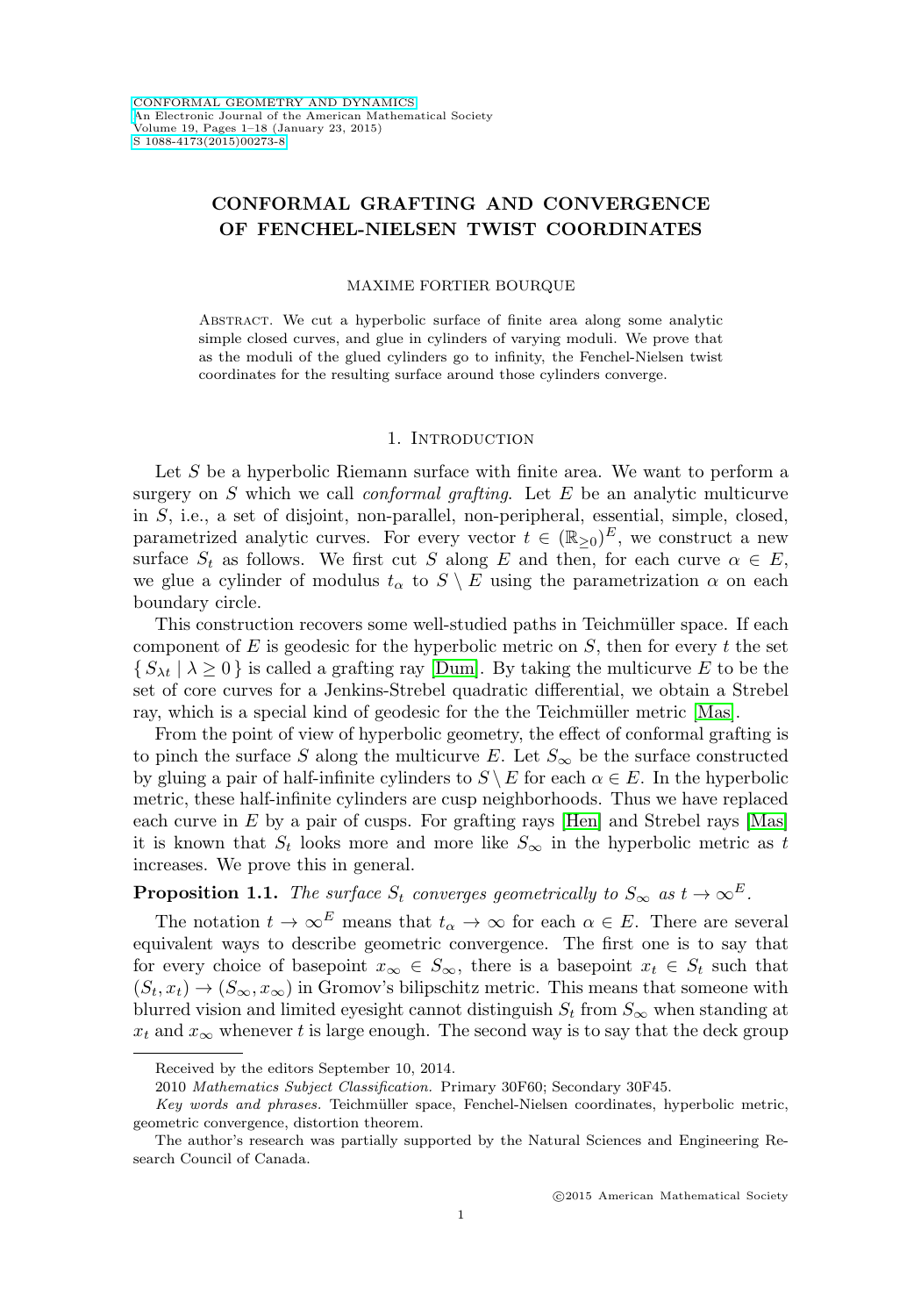for the universal cover of  $S_t$  converges to the deck group for the universal cover of  $S_{\infty}$  in the Chabauty topology. Last, we can say that for any choice of Fenchel-Nielsen coordinates for  $S$  compatible with the multicurve  $E$ , the coordinates for  $S_t$  about curves not in E converge to the corresponding coordinates for  $S_{\infty}$ , and the length of every curve in  $E$  converges to zero, corresponding to the fact that the curve has become a pair of cusps in  $S_{\infty}$ . We prove these three versions of Proposition [1.1](#page-0-0) in Section [5.](#page-8-0)

Our main result, however, is that the remaining Fenchel-Nielsen coordinates the twist coordinates about the curves which are getting pinched—converge as well.

<span id="page-1-0"></span>**Theorem 1.2.** For every  $\alpha \in E$ , the Fenchel-Nielsen twist coordinate for  $S_t$  around  $\alpha$  converges to some finite value as  $t \to \infty^E$ .

This was first proved by Chris Judge (unpublished) in the case of Strebel rays. Our proof is both more general and elementary. One may interpret this result as saying that  $S_t$  does not spiral in moduli space as it converges to  $S_{\infty}$ . Scott Wolpert asked in [\[Wol\]](#page-17-1) whether Fenchel-Nielsen twist coordinates about curves that get pinched stay bounded along Weil-Petersson geodesics of finite length. This would follow if one could prove that any such geodesic is contained in a compactly generated family of grafting hyperoctants of the form  $t \mapsto S_t$ .

In the next section we briefly review Fenchel-Nielsen coordinates. Then we state a more precise version of Theorem [1.2](#page-1-0) and proceed with the proof.

### 2. Fenchel-Nielsen coordinates

Recall that E is an analytic multicurve in the hyperbolic Riemann surface S. Let  $F$  be a maximal multicurve in  $S$  containing  $E$ , and let  $X$  be an element of Teich(S), the Teichmüller space of S. Every  $\alpha \in F$  is freely homotopic to a unique simple closed geodesic  $\alpha^*$  in the hyperbolic metric on X. The length of  $\alpha^*$  is denoted by  $\ell^{\alpha}(X)$ . If we cut X along the set of closed geodesics  $\bigcup_{\alpha \in F} \alpha^*$ , we obtain a disjoint union of hyperbolic pairs of pants. Each such pair of pants has three geodesic seams, one between each pair of ends (either cusp neighborhoods or one-sided neighborhoods of geodesics). For each  $\alpha \in F$ , the half-twist coordinate  $\theta^{\alpha}(X)$  is defined as the signed distance between the seams of the pants on both sides of  $\alpha^*$ , counted in number of full rotations. Since there are two diametrically opposed seams to choose from on each side of  $\alpha^*$ , this half-twist is only defined up to half-integers, hence the name. We thus consider  $\theta^{\alpha}(X)$  as an element of the circle  $\mathbb{R}/\frac{1}{2}\mathbb{Z}$ . One can lift  $\theta^{\alpha}$  to a continuous map  $\widetilde{\theta}^{\alpha}$  : Teich $(S) \to \mathbb{R}$ . The resulting map

Teich(S) 
$$
\rightarrow
$$
  $(\mathbb{R}_+ \times \mathbb{R})^F$   
 $X \rightarrow (\ell^{\alpha}(X), \widetilde{\theta}^{\alpha}(X))_{\alpha \in F}$ 

is a homeomorphism, known as Fenchel-Nielsen coordinates.

We will show that for every  $\alpha \in E$ , the half-twist  $\theta^{\alpha}(S_t)$  converges as  $t \to \infty^E$ . Since the map  $t \mapsto S_t$  is continuous and the projection  $\mathbb{R} \to \mathbb{R}/\frac{1}{2}\mathbb{Z}$  is a covering map, the Fenchel-Nielsen twist coordinate  $\theta^{\alpha}(S_t)$  also converges as  $t \to \infty^E$ .

### 3. Limiting angles

In this section, we explain how the limit of each half-twist  $\theta^{\alpha}(S_t)$  for  $\alpha \in E$  can be seen on the limit surface  $S_{\infty}$ .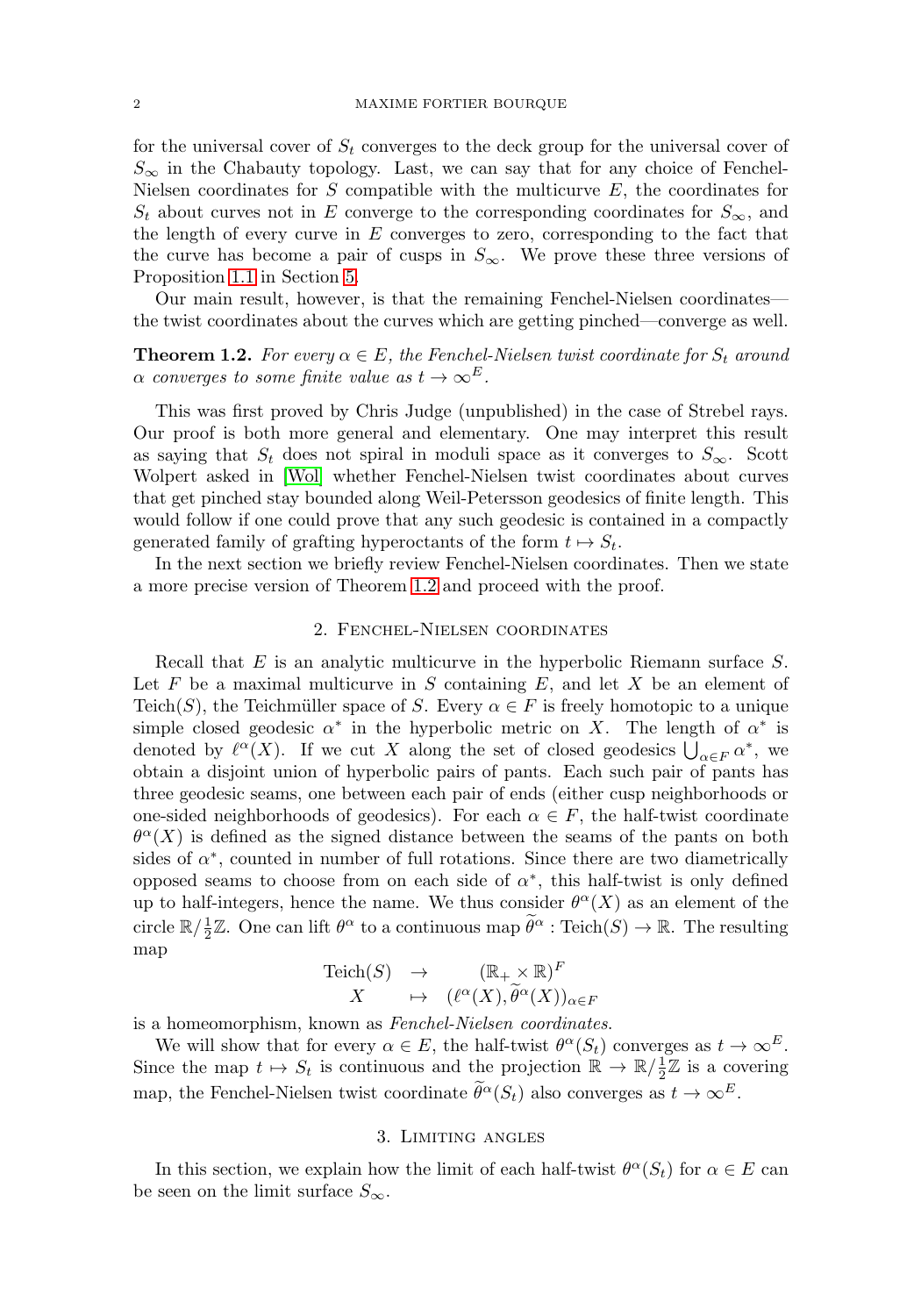If we add two copies of E to the cut-up surface  $S\setminus E$ , we get a bordered Riemann surface  $S_E$ . Let  $\mathbb{S}^1 = \mathbb{R}/\mathbb{Z}$  have the usual orientation. For each  $\alpha \in E$ , there are two parametrized boundary curves

$$
\alpha^+, \alpha^-: \mathbb{S}^1 \to S_E,
$$

labeled in such a way that  $S_E$  is to the left of  $\alpha^+$  and to the right of  $\alpha^-$ . The surface  $S_{\infty}$  is obtained by gluing half-infinite cylinders

$$
\mathbb{S}^1 \times (-\infty, 0] \quad \text{and} \quad \mathbb{S}^1 \times [0, +\infty)
$$

to  $S_E$  along  $\mathbb{S}^1 \times \{0\}$  via the maps  $\alpha^+$  and  $\alpha^-$ , respectively, for each  $\alpha \in E$ . Note that a half-infinite cylinder is conformally equivalent to a punctured disk. It is easy to see that every component of  $S_{\infty}$  is a hyperbolic surface of finite area.



FIGURE 1. The infinitely grafted surface  $S_{\infty}$ .

As before, let  $F$  be any maximal multicurve in  $S$  containing  $E$ . The inclusion of  $F \setminus E$  in  $S_{\infty}$  is then a maximal multicurve. For each  $\beta \in F \setminus E$ , there is a unique closed geodesic  $\beta^*$  freely homotopic to  $\beta$  in  $S_{\infty}$ . The geodesic multicurve

$$
(F\setminus E)^*=\bigcup_{\beta\in F\setminus E}\beta^*
$$

divides  $S_{\infty}$  into hyperbolic pairs of pants, each having three geodesic seams.

For the rest of this section, fix some  $\alpha \in E$ . Denote by  $C^+ = \mathbb{S}^1 \times (-\infty, 0]$  and  $C^- = \mathbb{S}^1 \times [0, +\infty)$  the half-infinite cylinders in  $S_\infty$  glued to  $S_E$  via  $\alpha^+$  and  $\alpha^$ respectively. For each of the two cusp neighborhoods  $C^+$  and  $C^-$ , there are two seams for the pants decomposition  $(F \setminus E)^*$  that go out towards this cusp. Pick one seam  $\eta^+$  going to infinity in  $C^+$  and one seam  $\eta^-$  going to infinity in  $C^-$ . Let  $(\theta^{\pm}(s), y^{\pm}(s))$  be the coordinates of  $\eta^{\pm}(s)$  in  $C^{\pm}$ .

<span id="page-2-0"></span>**Lemma 3.1.** There exist angles  $\theta_{\infty}^{\pm} \in \mathbb{S}^1$  such that  $\theta^{\pm}(s) \to \theta_{\infty}^{\pm}$  as  $s \to \infty$ .

*Proof.* Consider the conformal isomorphism  $\varphi : \overline{\mathbb{D}} \setminus \{0\} \to C^+$  as a map into  $S_{\infty}$ . There is a covering map  $\psi : \mathbb{D} \setminus \{0\} \to S_{\infty}$  corresponding to the cusp  $C^+$ , and  $\varphi$ lifts under  $\psi$  to a conformal embedding  $\widetilde{\varphi} : \overline{\mathbb{D}} \setminus \{0\} \to \mathbb{D} \setminus \{0\}$ . We can also lift the seam  $\eta^+$  under the covering map  $\psi$ . The resulting geodesic  $\eta^+ : [0, \infty) \to \mathbb{D} \setminus \{0\}$ goes towards the puncture as  $s \to \infty$ . Therefore, it is a radial ray.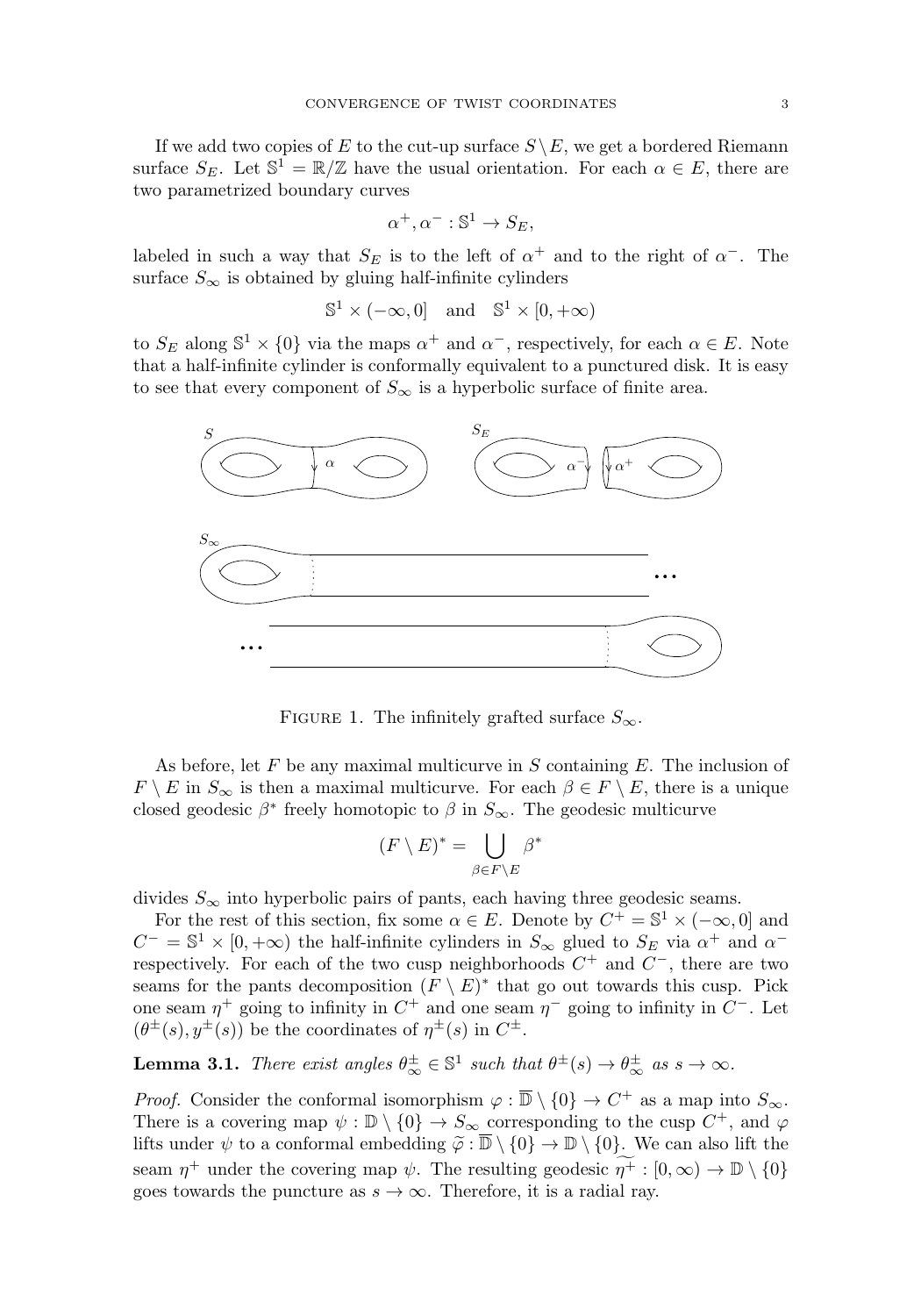By Riemann's removable singularity theorem,  $\tilde{\varphi}$  extends holomorphically at the origin with  $\tilde{\varphi}(0) = 0$ . In particular, the path

$$
\varphi^{-1} \circ \eta^+ = \widetilde{\varphi}^{-1} \circ \widetilde{\eta^+}
$$

has a one-sided tangent at the origin. Equivalently, the argument of  $\varphi^{-1} \circ \eta^{+}(s)$ has a limit as  $s \to \infty$ .

The precise version of Theorem [1.2](#page-1-0) which we will prove is the following.

<span id="page-3-1"></span>**Theorem 3.2.** The Fenchel-Nielsen half-twist  $\theta^{\alpha}(S_t)$  converges to  $\theta^{\pm}_{\infty} - \theta^-_{\infty}$  in  $\mathbb{R}/\frac{1}{2}\mathbb{Z}$  as  $t \to \infty^E$ .



FIGURE 2. The asymptotic angles on either side of the pair of cusps corresponding to  $\alpha$  in  $S_{\infty}$ .

By definition, the half-twist  $\theta^{\alpha}(S_t)$  is the angle difference between two seams  $\eta_t^+$  and  $\eta_t^-$  on either side of the closed geodesic  $\alpha^*$  in  $S_t$ . There are two main ideas involved in proving that  $\theta^{\alpha}(S_t) \to (\theta^+_{\infty} - \theta^-_{\infty})$ . The first one is of geometric convergence. In the hyperbolic metric,  $S_t$  looks more and more like  $S_{\infty}$  away from the curves which are getting pinched. In particular,  $\eta_t^+$  and  $\eta_t^-$  converge on compact sets to  $\eta^+$  and  $\eta^-$ . The second idea is to control what happens deep inside the grafted cylinder, and how the change from grafted cylinder coordinates to hyperbolic coordinates distorts distances.



FIGURE 3. The closed geodesic  $\alpha^*$  in  $S_t$  and one geodesic seam on each side.

### 4. Grafted cylinders are long in the hyperbolic metric

In this section, we relate the conformal geometry of  $S_t$  to its hyperbolic geometry. Let us set up some notation. For every  $t \in (\mathbb{R}_{\geq 0})^E$ , the surface  $S_t$  is constructed by gluing, for each  $\alpha \in E$ , the cylinder  $\mathbb{S}^1 \times [0, t_\alpha]$  to the bordered surface  $S_E$  with the maps  $\alpha^+$  and  $\alpha^-$  on the top and bottom circles respectively. Let  $C_t^{\alpha}$  be the grafted cylinder  $\mathbb{S}^1 \times (0, t_\alpha)$  in  $S_t$ , and let  $\alpha_t$  be the central circle  $\mathbb{S}^1 \times \{t_\alpha/2\}$ . Our goal is to prove that the hyperbolic distance across either half of  $C_t^{\alpha}$  goes to infinity.

<span id="page-3-0"></span>**Lemma 4.1.** For every  $\alpha \in E$ , the distance across either component of  $C_t^{\alpha} \setminus \alpha_t$  in the hyperbolic metric on  $S_t$  goes to  $\infty$  as  $t \to \infty^E$ .

This will be used in proving that  $S_t$  converges geometrically to  $S_{\infty}$  as  $t \to \infty^E$ .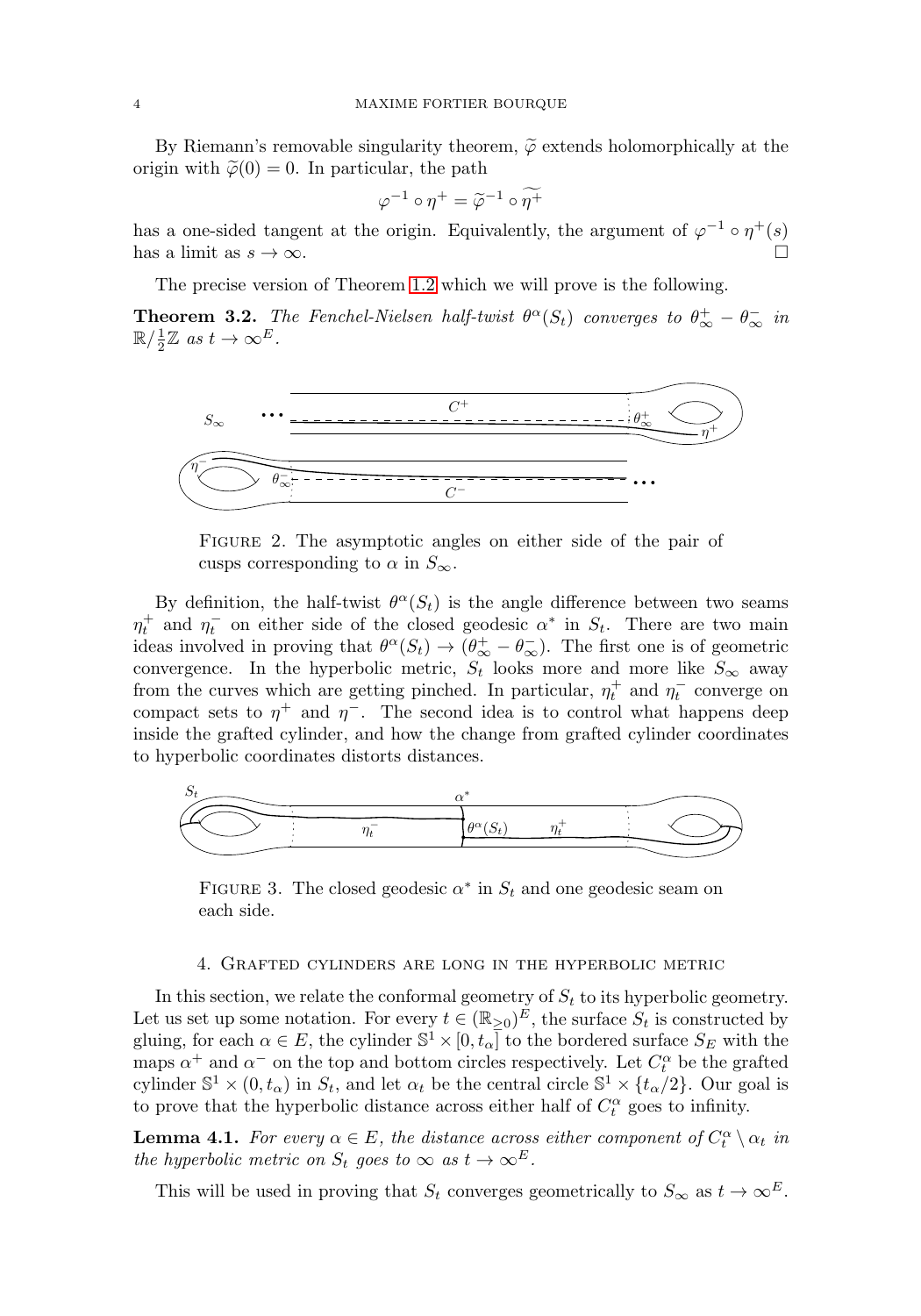Grafting pinches. As we mentioned in the introduction, grafting S along E pinches the corresponding geodesics. Recall that  $\alpha_t^*$  denotes the closed geodesic homotopic to  $\alpha_t$  in  $S_t$ , and that  $\ell^{\alpha}(S_t)$  denotes its length.

<span id="page-4-0"></span>**Lemma 4.2.** For every  $\alpha \in E$  and every  $t \in (\mathbb{R}_{\geq 0})^E$ , we have  $\pi/\ell^{\alpha}(S_t) \geq t_{\alpha}$ .

*Proof.* For  $\ell > 0$ , let  $\ell \mathbb{S}^1 = \mathbb{R}/\ell \mathbb{Z}$ . The hyperbolic metric on  $\ell \mathbb{S}^1 \times (-\frac{\pi}{2}, \frac{\pi}{2})$  is given by  $ds = \sqrt{dx^2 + dy^2}/\cos y$ . There is a unique simple closed geodesic in this metric, namely the core curve  $\mathbb{S}^1 \times \{0\}$ , which has length  $\ell$ .

Assume that  $t_{\alpha} > 0$ . By the Schwarz lemma, the inclusion  $C_t^{\alpha} \hookrightarrow S_t$  is a contraction with respect to the hyperbolic metrics. Since  $C_t^{\alpha}$  is conformally equivalent to the cylinder  $\frac{\pi}{t_{\alpha}} \mathbb{S}^1 \times (-\frac{\pi}{2}, \frac{\pi}{2})$ , we have

$$
\pi/t_{\alpha} = \text{length}(\alpha_t, C_t^{\alpha}) \ge \text{length}(\alpha_t, S_t) \ge \text{length}(\alpha_t^*, S_t) = \ell^{\alpha}(S_t). \qquad \Box
$$

**The modulus of a cylinder.** A *conformal metric* on a Riemann surface Z is a Borel measurable function

$$
\rho: TZ\to \mathbb{R}_{\geq 0}
$$

such that  $\rho(\lambda v) = |\lambda| \rho(v)$  for every  $\lambda \in \mathbb{C}$  and every  $v \in TZ$ . Let  $\Gamma$  be any family of curves in Z. We say that a conformal metric  $\rho$  is admissible for  $\Gamma$  if the length

$$
\operatorname{length}(\gamma,\rho):=\int \rho(\gamma'(t))\,dt
$$

is at least 1 for every locally rectifiable  $\gamma \in \Gamma$ . The modulus of  $\Gamma$  is defined as

$$
\operatorname{mod}\Gamma:=\inf\left\{\int_Z\rho^2:\rho\text{ is admissible for }\Gamma\right\}.
$$

This is the same as the reciprocal of the extremal length of  $\Gamma$  and is a conformal invariant.

Any Riemann surface which is homotopy equivalent to a circle will be called a cylinder or an annulus. The modulus of a cylinder is by definition the modulus of the family of its essential loops. The cylinders  $\mathbb{S}^1 \times \mathbb{R}$  and  $\mathbb{S}^1 \times (0, \infty)$  have infinite modulus, and  $\mathbb{S}^1 \times (0, m)$  has modulus m. Every cylinder is conformally equivalent to exactly one of these model cylinders.

**Collars in grafted cylinders.** The collar lemma states that if  $\gamma$  is a simple closed geodesic of length  $\ell$  in a hyperbolic surface Z, the neighborhood N of width

$$
w = \sinh^{-1}(1/\sinh(\ell/2))
$$

about  $\gamma$  in Z is an embedded annulus. Assume that  $\ell \in (0, \pi)$  and let m be the modulus of N. Since the covering space of Z corresponding to  $\gamma$  is a cylinder of modulus  $\pi/\ell$ , we have  $m \leq \pi/\ell$ . On the other hand, we have

$$
\csc(\pi/2 - m\ell/2) = \sec(m\ell/2) = \cosh w = \coth(\ell/2) \ge \csc(\ell/2)
$$

so that  $m \geq \pi/\ell-1$ . The details are left to the reader since a different proof of this lower bound can be found in [\[DH\]](#page-16-2).

The next lemma shows that for  $t$  large enough, there is a hyperbolic collar of large modulus about  $\alpha_t^*$  which is not only embedded in  $S_t$  but also contained in the grafted cylinder  $C_t^{\alpha}$ .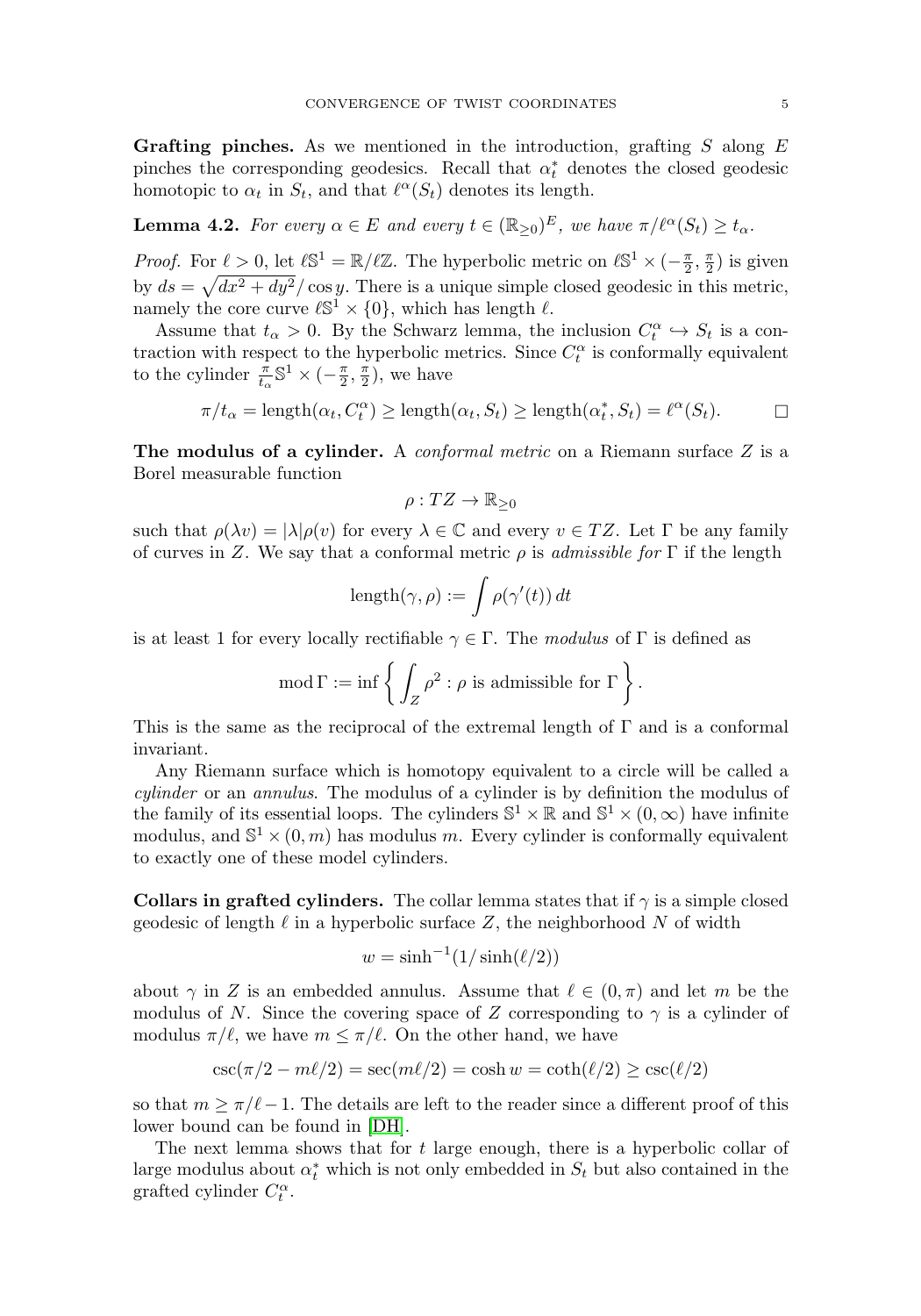We need some more definitions first. For  $s, t \in (\mathbb{R}_{\geq 0})^E$ , let us say that  $s \geq t$  if  $s_{\alpha} \geq t_{\alpha}$  for every  $\alpha \in E$ . For every  $t \in (\mathbb{R}_{\geq 0})^E$ , let  $X_t = S_t \setminus \bigcup_{\alpha \in E} \alpha_t$ . There is a unique conformal embedding  $g_t : X_t \to S_\infty$  such that the diagram



commutes, where the inclusions  $S \setminus E \hookrightarrow X_t$  and  $S \setminus E \hookrightarrow S_{\infty}$  come from the construction of  $S_t$  and  $S_{\infty}$ . Observe that  $g_t(X_t)$  exhausts  $S_{\infty}$  as  $t \to \infty^E$ .

<span id="page-5-0"></span>**Lemma 4.3.** There exists a constant  $c > 1$  and a vector  $T \in (\mathbb{R}_{\geq 0})^E$  such that for all  $t \geq T$  and all  $\alpha \in E$ , the hyperbolic collar of modulus  $\pi/\ell^{\alpha}(S_t) - c$  about  $\alpha_t^*$  is contained in the grafted cylinder  $C_t^{\alpha}$ .

*Proof.* Fix  $\alpha \in E$  and let  $\ell_t = \ell^{\alpha}(S_t)$  and  $C_t = C_t^{\alpha}$ . Assume that  $t_{\alpha} > 1$  so that  $\ell_t < \pi$  by Lemma [4.2.](#page-4-0)

Let  $\psi_t : \ell_t \mathbb{S}^1 \times (-\frac{\pi}{2}, \frac{\pi}{2}) \to S_t$  be the annulus cover corresponding to  $\alpha_t$ . Consider the largest subset  $J_t \subset (-\frac{\pi}{2}, \frac{\pi}{2})$  such that  $\psi_t(\ell_t \mathbb{S}^1 \times J_t) \subset C_t$ . To prove the lemma, we have to find  $c > 0$  such that  $\left(-\frac{\pi - c\ell_t}{2}, \frac{\pi - c\ell_t}{2}\right)$  is contained in  $J_t$  for t large enough.

It is easy to see that  $J_t$  is open. Moreover,  $J_t$  is connected. Indeed, if  $u, v \in J_t$ and  $u < v$ , then the image curves  $\psi_t(\ell_t \mathbb{S}^1 \times \{u\})$  and  $\psi_t(\ell_t \mathbb{S}^1 \times \{v\})$  are homotopic to each other inside  $C_t$ , as they are both homotopic to  $\alpha_t$ . Such a homotopy lifts under  $\psi_t$  to a homotopy between  $\ell_t\mathbb{S}^1 \times \{u\}$  and  $\ell_t\mathbb{S}^1 \times \{v\}$  inside  $\psi^{-1}(C_t)$ . This homotopy has to sweep all points in  $\ell_t\mathbb{S}^1 \times [u, v]$ . Therefore  $\psi_t(\ell_t\mathbb{S}^1 \times [u, v]) \subset C_t$ and  $[u, v] \subset J_t$ . It follows that  $J_t$  is an open interval.

Let  $I_t = \left(-\frac{\pi}{2}, \frac{\pi}{2}\right) \setminus J_t$ . If we find  $c > 0$  such that  $|I_t| \leq c\ell_t/2$ , then the result follows. If  $I'_t = I_t \cap \left(-\frac{\pi - \ell_t}{2}, \frac{\pi - \ell_t}{2}\right)$ , then  $|I_t| \leq |I'_t| + \ell_t$  so a bound of the form  $|I_t'| \leq M\ell_t$  suffices, for we can then set  $c := 2(M+1)$ . The problem is thus reduced to finding an upper bound M for

$$
\mathrm{mod}(\ell_t \mathbb{S}^1 \times I'_t) = |I'_t|/\ell_t.
$$

Let  $\Gamma'_t$  denote the family of circles  $\ell_t \mathbb{S}^1 \times \{u\}$  such that  $u \in I'_t$ . We have

$$
\operatorname{mod}(\ell_t \mathbb{S}^1 \times I'_t) = \operatorname{mod} \Gamma'_t = \operatorname{mod} \psi_t(\Gamma'_t).
$$

The last equality holds because the restriction of  $\psi_t$  to  $\ell_t \mathbb{S}^1 \times \left(-\frac{\pi-\ell_t}{2}, \frac{\pi-\ell_t}{2}\right)$  is injective by the lower bound on the modulus of collars. This is why we replaced  $I_t$ with  $I_t'$ .

Now let  $\Gamma_t$  be the family of closed curves in  $S_t$  which are homotopic to  $\alpha_t$  but are not entirely contained in the grafted cylinder  $C_t$ . Observe that  $\psi_t(\Gamma_t') \subset \Gamma_t$  by construction. Monotonicity of modulus thus implies that  $\text{mod } \psi_t(\Gamma_t') \leq \text{mod } \Gamma_t$ .

Let  $\rho$  be the hyperbolic metric on  $S_{\infty}$  and let A be its area  $\int_{S_{\infty}} \rho^2$ , which is finite. Define the conformal metric  $\rho_t$  on  $S_t$  to be  $g_t^*\rho$  on  $X_t = S_t \setminus \bigcup_{\alpha \in E} \alpha_t$ . The area of  $\rho_t$  is at most A. Therefore, it suffices to find a lower bound  $L > 0$  for the length of the curves in  $\Gamma_t$  in the metric  $\rho_t$ , for then rescaling the metric by  $1/L$  will give an upper bound of  $A/L^2$  for mod  $\Gamma_t$ .

For every  $\beta \in E$ , there are two corresponding grafted half-infinite cylinders  $C_+^{\beta}$ and  $C^{\beta}_{-}$  in  $S_{\infty}$ . Let  $\psi^{\beta}_{\pm} : \mathbb{S}^{1} \times (0, \infty) \to S_{\infty}$  be the corresponding covering maps with sections  $s_{\pm}^{\beta}: C_{\pm}^{\beta} \to \mathbb{S}^1 \times (0, \infty)$ . By Riemann's removable singularity theorem,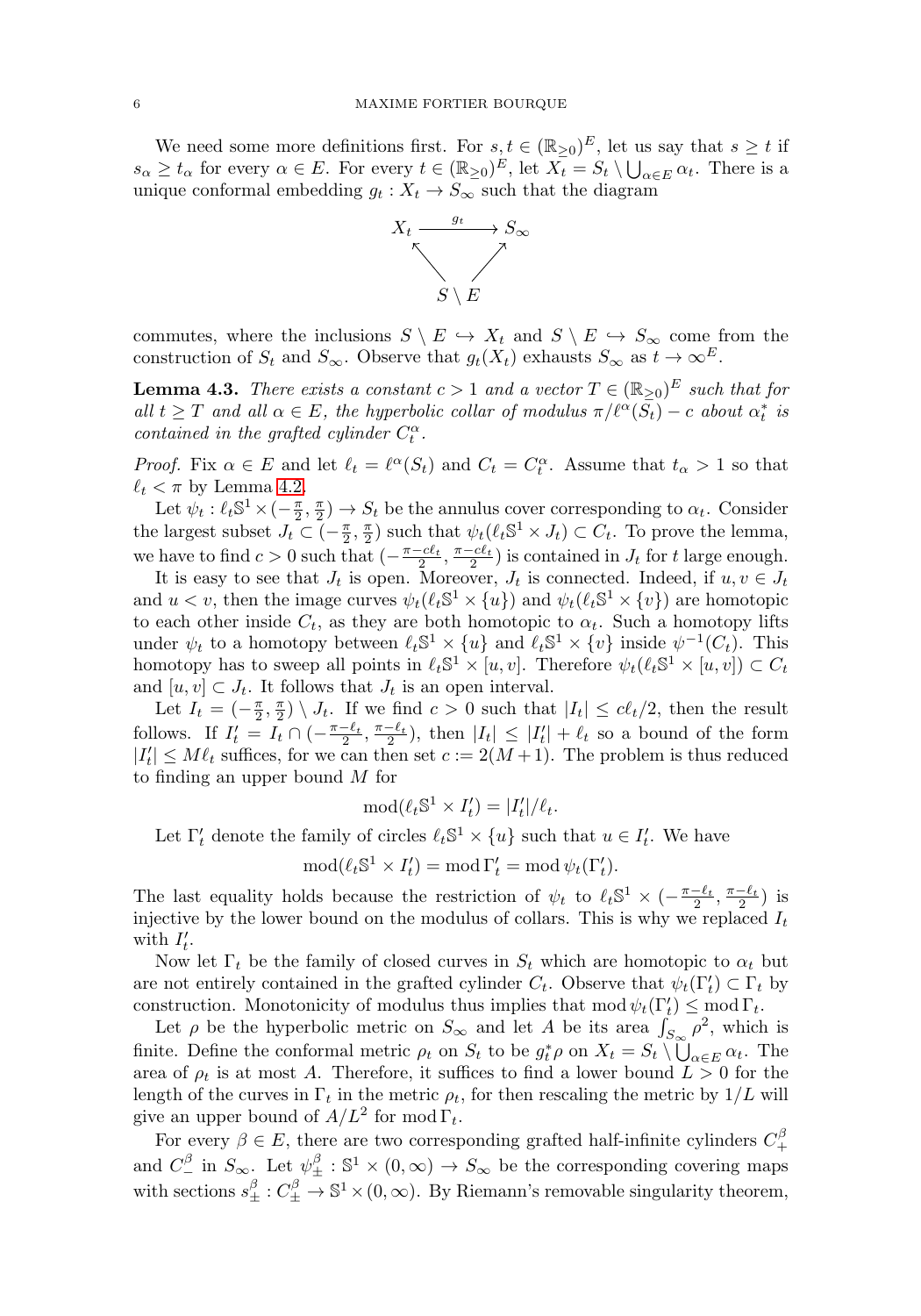there exists a  $u > 0$  such that each image  $s^{\beta}_{\pm}(C^{\beta}_{\pm})$  contains a half-infinite cylinder of the form  $\mathbb{S}^1 \times [u,\infty)$ . Thus  $\psi_{\pm}^{\beta}(\mathbb{S}^1 \times [u,\infty))$  is contained in  $C_{\pm}^{\beta}$  for every  $\beta \in E$ .

Let L be twice the injectivity radius of  $\mathbb{S}^1\times(0,\infty)$  at the point  $i\overline{u}$  in the hyperbolic metric. Then every essential loop in  $\mathbb{S}^1 \times (0,\infty)$  which is not entirely contained in  $\mathbb{S}^1 \times [u,\infty)$  has length at least L.

If  $\gamma \in \Gamma_t$  is contained in  $Y_t$ , then  $g_t(\gamma)$  is not contained in either  $C^{\alpha}_{+}$  or  $C^{\alpha}_{-}$  but is homotopic to one of them. Therefore  $g_t(\gamma)$  lifts under the corresponding covering map  $\psi_{\pm}^{\alpha}$  to an essential curve in  $\mathbb{S}^1 \times (0,\infty)$  not entirely contained in  $\mathbb{S}^1 \times [u,\infty)$ . It follows that

$$
length(\gamma, \rho_t) = length(g_t(\gamma), \rho) \ge L.
$$

If  $\gamma \in \Gamma_t$  is not contained in  $X_t$ , then a subarc  $\omega$  of  $\gamma$  has to cross half of a grafted cylinder, that is one component of  $C_t^{\beta} \setminus \beta_t$  for some  $\beta \in E$ . If t is large enough, then any such arc is longer than L in the metric  $\rho_t$ . To see this, consider the union of cylinders

$$
K = \bigcup_{\beta \in E} \left( \psi_+^\beta(\mathbb{S}^1 \times [u, e^L u]) \cup \psi_-^\beta(\mathbb{S}^1 \times [u, e^L u]) \right)
$$

contained in  $\bigcup_{\beta \in E} C^{\beta}_+ \cup C^{\beta}_-$ . As K is compact, it is contained in  $g_t(X_t)$  for all large enough t. Then every arc crossing a component of  $C_t^{\beta} \setminus \beta_t$  has to cross a component of  $g_t^{-1}(K)$  so that

$$
length(\gamma, \rho_t) \geq length(\omega, \rho_t) = length(g_t(\omega), \rho) \geq L.
$$

**The non-squeezing lemma.** Any cylinder of large modulus, when embedded in the plane, must contain a large round annulus [\[Ahl,](#page-16-3)  $\S 4.11$ ] [\[McM,](#page-17-2)  $\S 2.1$ ]. We give a new elementary proof.

<span id="page-6-0"></span>**Lemma 4.4.** Every essential cylinder in  $\mathbb{C}/\mathbb{Z}$  of modulus  $m > 1$  contains a closed straight cylinder of modulus  $(m-1)$ .

*Proof.* Let  $b > 0$  and let X be an essential cylinder in  $\mathbb{C}/\mathbb{Z}$  which contains no closed straight cylinder of modulus b. We want to show that  $mod X < b + 1$ .

For convenience of notation, we transfer to the planar setting using the conformal map  $h: \mathbb{C}/\mathbb{Z} \to \mathbb{C} \setminus \{0\}$  given by  $h(z) = e^{2\pi i z}$ . The complement of  $Y = h(X)$  in the Riemann sphere has two connected components. Let  $M$  be the component containing 0 and N the one containing  $\infty$ . For  $I \subset [0,\infty]$ , let us write  $AI = \{z \in$  $\hat{\mathbb{C}}$ :  $|z| \in I$ . There is a smallest  $r \in (0,\infty)$  such that  $M \subset A[0,r]$  and a largest  $R \in (0,\infty)$  such that  $N \subset A[R,\infty]$ . Note that no essential loop in Y is entirely contained in  $A[0, r]$  or  $A[R, \infty]$ , for otherwise M or N would be disconnected. It may happen that  $r>R$  if M and N intertwine. If this is the case, let M' be the connected component of  $M \cap A[0, R]$  containing the origin and consider the cylinder  $Y' := \widehat{\mathbb{C}} \setminus (M' \cup N)$ . Remark that  $h^{-1}(Y')$  does not contain any straight cylinder. Also,  $Y \subset Y'$  and the inclusion is essential, so that mod  $Y \leq \text{mod } Y'$  by monotonicity of modulus. Since our goal is to bound  $\text{mod } Y$  from above, we can replace Y with Y'. In other words, we can assume that  $r \leq R$ .

We now go back to cylindrical coordinates. Let  $u = \log r / 2\pi$  and  $v = \log R / 2\pi$ . Then every essential loop in X intersects  $S^1 \times (u,\infty)$  and  $S^1 \times (-\infty, v)$  by a previous observation. Moreover,  $S^1 \times (u, v)$  is contained in X since  $A(r, R) \subset Y$ . By assumption,  $0 \le v - u \le b$ .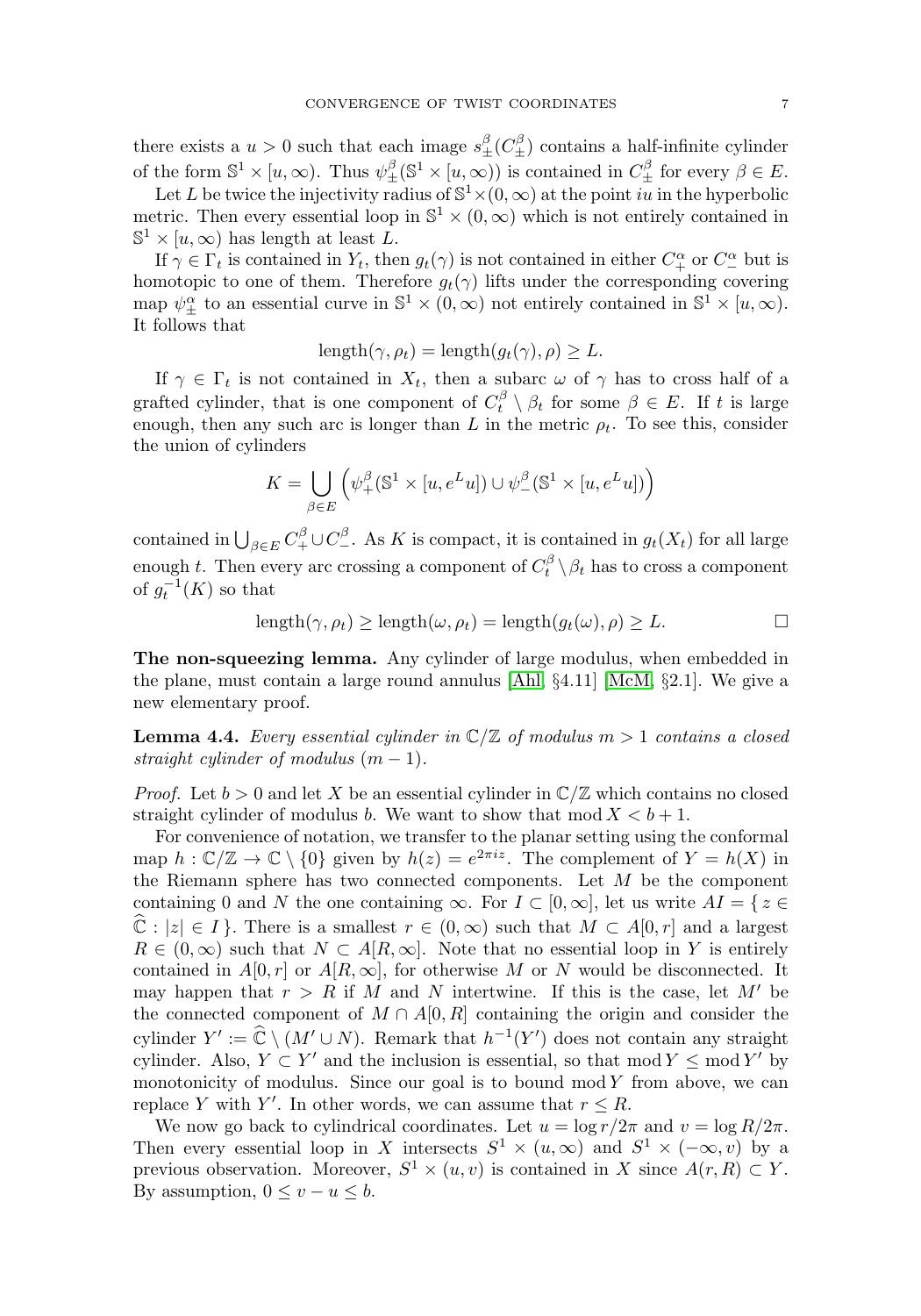Consider the cylinder  $Z = S^1 \times (u - 1/2, v + 1/2)$ . We define the conformal metric  $\rho$  to be the euclidean metric  $|dz|$  on  $X \cap Z$  and zero on  $X \setminus Z$ . Let  $\gamma$  be an essential loop in X. We claim that length $(\gamma, \rho) \geq 1$ . If  $\gamma$  is contained in Z, this is obvious. If not, then  $\gamma$  intersects  $S^1 \times (-\infty, u - 1/2]$  or  $S^1 \times [v + 1/2, \infty)$ . Without loss of generality, assume that  $\gamma$  intersects the former. Since  $\gamma$  has to intersect  $S^1 \times (u, \infty)$  as well, its length is at least 1, for two disjoint subarcs must cross  $S^1 \times (u - 1/2, u]$ .

Therefore,  $\rho$  is admissible for the family of essential loops in X and we have

$$
\operatorname{mod} X \le \int_X \rho^2 \le v - u + 1 \le b + 1.
$$

It is easy to see that  $\rho$  is not extremal and hence the strict inequality holds.  $\Box$ 

Remark. Among essential cylinders in  $\mathbb{C} \setminus \{0\}$  which do not contain any closed round annulus of modulus b centered at the origin, the one with largest modulus is the Teichmüller annulus  $\mathbb{C} \setminus [-1,0] \cup [e^{2\pi b},\infty)$  The latter has modulus between  $b + \frac{4 \log 2}{2 \pi}$  and  $b + \frac{5 \log 2}{2 \pi}$  [\[Ahl,](#page-16-3) §4.12].

**Getting across grafted cylinders.** We are ready to prove that the hyperbolic distance across either half of the grafted cylinder  $C_t^{\alpha}$  goes to infinity as  $t \to \infty^E$ .

Proof of Lemma [4.1](#page-3-0). Let  $\ell_t = \ell^{\alpha}(S_t)$ ,  $C_t = C_t^{\alpha}$  and let  $\psi_t : \ell_t \mathbb{S}^1 \times (-\frac{\pi}{2}, \frac{\pi}{2}) \to S_t$ be annulus cover corresponding to  $\alpha_t$ . Also, let c and T be as in Lemma [4.3.](#page-5-0)

Let  $C_t^{\pm}$  denote the two components of  $C_t \setminus \alpha_t$ . Each of  $C_t^{\pm}$  has modulus  $t_{\alpha}/2$ . The cylinders  $C_t^{\pm}$  lift to the covering annulus  $\ell_t \mathbb{S}^1 \times (-\frac{\pi}{2}, \frac{\pi}{2})$ . By Lemma [4.4,](#page-6-0) those lifts contain straight cylinders of of modulus  $b_t = t_\alpha/2 - 1$  and hence euclidean height  $\ell_t b_t$ . Therefore any path crossing one of  $C_t^{\pm}$  lifts to a path in  $\ell_t \mathbb{S}^1 \times (-\frac{\pi}{2}, \frac{\pi}{2})$ with endpoints separated by a straight cylinder of euclidean height  $\ell_t b_t$ . By Lemma [4.3,](#page-5-0) if  $t \geq T$ , then one endpoint is also outside the collar  $\ell_t \mathbb{S}^1 \times \left(-\frac{\pi - c\ell_t}{2}, \frac{\pi - c\ell_t}{2}\right)$ . Assume that  $t_{\alpha}$  is large enough so that  $\pi - c\ell_t > 0$ . The length of any crossing path is then at least

$$
s = \int_u^v \frac{1}{\cos y} \mathrm{d}y,
$$

where

$$
u = \frac{\pi - \ell_t(c + 2b_t)}{2}
$$
 and 
$$
v = \frac{\pi - \ell_t c}{2}.
$$

Since  $1/\cos y \ge 2/(\pi - 2|y|)$  for  $y \in \left(-\frac{\pi}{2}, \frac{\pi}{2}\right)$ , we have

$$
s \ge \int_u^v \frac{2dy}{\pi - 2y} = \int_c^{c+2b_t} \frac{dy}{y} = \log(1 + 2b_t/c).
$$

This lower bound goes to infinity as  $t \to \infty^E$ .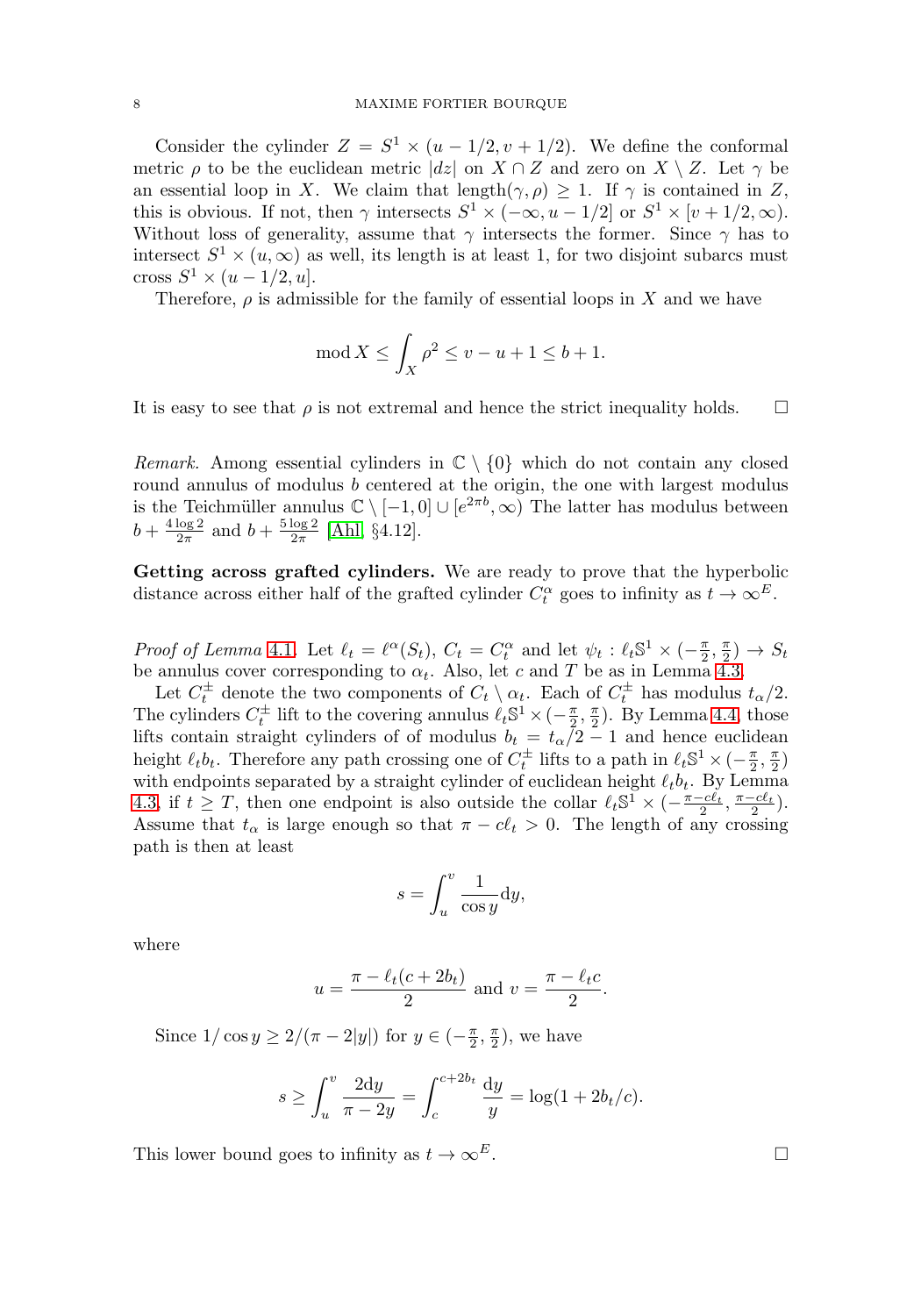## 5. Convergence of surfaces

<span id="page-8-0"></span>The goal of this section is to prove that  $S_t$  converges geometrically to  $S_{\infty}$  as  $t \to \infty^E$ , which is the content of Proposition [1.1.](#page-0-0)

**Gromov convergence.** Fix some point  $x \in S \setminus E$  and some non-zero tangent vector v at x. For every  $t \in (\mathbb{R}_{\geq 0})^E \cup \{\infty\}$ , denote by  $x_t$  and  $v_t$  the images of x and v under the inclusion  $S \setminus \overline{E} \hookrightarrow S_t$ .

For every  $t \in (\mathbb{R}_{\geq 0})^E \cup \{\infty\}$ , let  $p_t : \mathbb{D} \to S_t$  be the unique holomorphic covering map such that  $p_t(0) = x_t$  and  $(d_0p_t)(\partial/\partial z) = \lambda v_t$  for some  $\lambda > 0$ . For every  $t \in (\mathbb{R}_{\geq 0})^E$ , let  $\tilde{X}_t$  be the connected component of  $p_t^{-1}(X_t)$  containing the origin. We want to lift the conformal embedding  $g_t : X_t \to S_\infty$  to universal covers. This requires the following topological lemma.

<span id="page-8-1"></span>**Lemma 5.1.** The following statements hold for every  $t \in (\mathbb{R}_{\geq 0})^E$ :

(1)  $\widetilde{X}_t$  is simply connected;

(2) the inclusion  $i: X_t \to S_t$  induces an injective homomorphism

 $i_* : \pi_1(X_t, x_t) \to \pi_1(S_t, x_t);$ 

(3) the embedding  $g_t : X_t \to S_\infty$  induces an isomorphism

 $(q_t)_*: \pi_1(X_t, x_t) \to \pi_1(S_{\infty}, x_{\infty}).$ 

*Proof.* Let  $h : S_t \to S_t$  be a homeomorphism that maps each  $\alpha_t$  to its geodesic representative  $\alpha_t^*$  and lift h to a homeomorphism  $\widetilde{h}: \mathbb{D} \to \mathbb{D}$ .

The set  $\widetilde{h}(\widetilde{X}_t)$  is a connected component of  $\mathbb{D} \setminus p_t^{-1}(\bigcup_{\alpha \in E} \alpha_t^*)$  and is therefore hyperbolically convex. Since  $h$  is a homeomorphism,  $X_t$  is contractible and in particular simply connected.

The kernel of  $i_* : \pi_1(X_t, x_t) \to \pi_1(S_t, x_t)$  is equal to the image under  $(p_t)_*$  of  $\pi_1(X_t, 0)$ , which is trivial by part (1). Hence  $i_*$  is injective.

The sets  $g_t(X_t)$  and  $S_{\infty}$  deformation retract onto a common closed subset. Such a deformation retraction is obtained by contracting vertical lines in the grafted half-cylinders. It follows that the inclusion of  $g_t(X_t)$  into  $S_{\infty}$  induces an isomorphism on fundamental groups. Since  $g_t$  is a homeomorphism onto its image,  $(g_t)_*: \pi_1(X_t, x_t) \to \pi_1(S_{\infty}, x_{\infty})$  is an isomorphism.

Standard covering space theory implies that we can lift  $g_t$ .

**Lemma 5.2.** For every  $t \in (\mathbb{R}_{\geq 0})^E$ , the embedding  $g_t : X_t \to S_\infty$  lifts to an injective holomorphic map  $\tilde{g}_t : \tilde{X}_t \to \mathbb{D}$  with  $\tilde{g}_t(0) = 0$  and  $\tilde{g}_t'(0) > 0$ .

*Proof.* Since  $\tilde{X}_t$  is simply connected and  $p_{\infty}$  is a holomorphic covering map, the composition  $g_t \circ p_t : \tilde{X}_t \to S_\infty$  lifts to a holomorphic map  $\tilde{g}_t : \tilde{X}_t \to \mathbb{D}$  fixing the origin. The derivative  $\tilde{g}_t'(0)$  is positive because of the normalization of the covering maps and the fact that  $g_t$  sends  $v_t$  to  $v_\infty$ .

We claim that  $\tilde{g}_t(X_t)$  is simply connected. First observe that the restriction  $p_{\infty}$ :  $\widetilde{g}_t(X_t) \to g_t(X_t)$  is a covering map, and hence  $(p_\infty)_*$  is injective on  $\pi_1(\widetilde{g}_t(X_t), 0)$ . By covering space theory, the image of  $\pi_1(\widetilde{g}_t(X_t), 0)$  in  $\pi_1(g_t(X_t), x_\infty)$  is equal to the kernel of the homomorphism  $j_* : \pi_1(g_t(X_t), x_\infty) \to \pi_1(S_\infty, x_\infty)$  induced by the inclusion map  $j : g_t(X_t) \to S_\infty$ . By the last lemma,  $j_*$  is a bijection. Consequently,  $\pi_1(\widetilde{q}_t(X_t), 0)$  is trivial.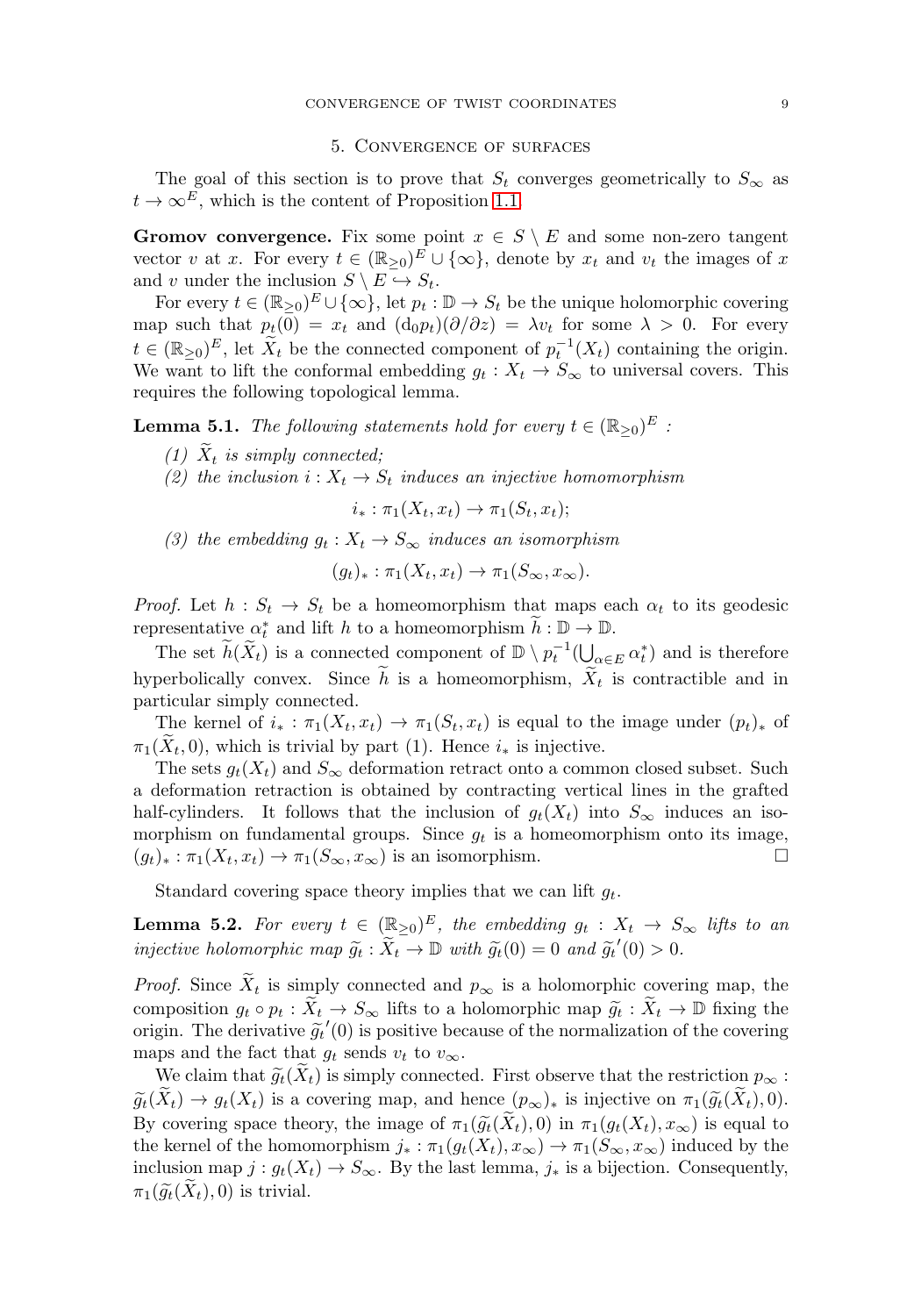Since  $\widetilde{g}_t(\widetilde{X}_t)$  is simply connected and  $p_t$  is a covering map,  $g_t^{-1} \circ p_\infty : \widetilde{g}_t(\widetilde{X}_t) \to X_t$ lifts to a map  $h_t : \tilde{g}_t(\tilde{X}_t) \to \tilde{X}_t$  fixing the origin. Then  $h_t \circ \tilde{g}_t$  is a lift of the identity map on  $X_t$  fixing the origin and is thus the identity. This proves that  $\tilde{g}_t$  is injective. injective.  $\Box$ 

Next, we need to know that the open sets  $\tilde{X}_t$  exhaust the unit disk as  $t \to \infty^E$ .

<span id="page-9-0"></span>**Lemma 5.3.** Let  $r_t$  and  $R_t$  be the euclidean radii of the largest disks centered at the origin contained in  $\widetilde{X}_t$  and  $\widetilde{g}_t(\widetilde{X}_t)$  respectively. Then  $r_t \to 1$ ,  $R_t \to 1$ , and hence  $\tilde{g_t}'(0) \to 1$  as  $t \to \infty^E$ .

*Proof.* Let  $d > 0$ . By Lemma [4.1,](#page-3-0) there is a  $T \in (\mathbb{R}_{\geq 0})^E$  such that for every  $t \geq T$ , the hyperbolic distance  $d(x_t, \bigcup_{\alpha \in E} \alpha_t)$  is bigger than d. Thus the disk  $B_d(x_t)$  of radius d about  $x_t$  in  $S_t$  is disjoint from  $\bigcup_{\alpha \in E} \alpha_t$  and hence contained in  $X_t$ . Therefore,  $B_d(0)$  is contained in  $\tilde{X}_t$ . Since d is arbitrary,  $r_t \to 1$  as  $t \to \infty^E$ .

Let D be any closed disk inside D centered at the origin. The projection  $p_{\infty}(D)$ is compact and thus contained in  $g_t(X_t)$  for all large enough t. Hence D is contained in  $p_{\infty}^{-1}(g_t(X_t))$ , and thus in  $\widetilde{g}_t(X_t)$ , for all large enough t. Therefore  $R_t \to 1$  as  $t \to \infty^E$ .

By the Schwarz lemma, we have  $R_t \leq \tilde{g}_t'(0) \leq 1/r_t$  and hence  $\tilde{g}_t'(0) \to 1$  as  $t \to \infty^E$ .

A normal families argument easily implies that  $\tilde{g}_t$  converges to the identity.

<span id="page-9-1"></span>**Lemma 5.4.** The maps  $\widetilde{g}_t$  and  $\widetilde{g}_t^{-1}$  converge locally uniformly to the identity map on  $\mathbb{D}$  as  $t \to \infty^E$ .

*Proof.* Let us prove that  $\tilde{g}_t \to id$ . By Montel's theorem, every subnet of the net  $(\widetilde{g}_t)$  admits a subnet which converges locally uniformly to some holomorphic limit  $g: \mathbb{D} \to \mathbb{D}$ . We must have  $g(0) = 0$ , since  $\widetilde{g}_t(0) = 0$  for all t. By Cauchy's integral formula, derivatives also converge pointwise, and so  $g'(0) = 1$  by the last lemma. By the Schwarz lemma, g is the identity. Therefore, the net  $(\tilde{g}_t)$  converges to the identity map. The proof for  $\tilde{a}_t^{-1}$  is identical. identity map. The proof for  $\tilde{g}_t^{-1}$  is identical.  $\Box$ 

From this theorem and Cauchy's integral formula, it follows that the derivatives  $\widetilde{g}_t'$  and  $(\widetilde{g}_t^{-1})'$  converge locally uniformly to 1. Therefore,  $\widetilde{g}_t^{-1}$  and hence  $g_t^{-1}$  is as close as we want to being a hyperbolic isometry on compact sets.

**Proposition 5.5.** The surface  $(S_t, x_t)$  converges to  $(S_\infty, x_\infty)$  in Gromov's bilipschitz metric as  $t \to \infty^E$ .

*Proof.* Let  $R > 0$  and  $K > 1$ . For t large enough, the map  $g_t^{-1}$  is defined on the ball  $B_R(x_\infty)$  and its restriction to that disk has bilipschitz constant less than or equal to K. This is because the norm of the derivative of  $g_t^{-1}$  at a point  $p_{\infty}(z)$ with respect to hyperbolic metrics is equal to

$$
\frac{|(\widetilde{g}_t^{-1})'(z)|}{1-|\widetilde{g}_t^{-1}(z)|^2} \cdot (1-|z|^2)
$$

and the latter converges to 1 uniformly on compact sets. Thus the Gromov distance between  $(S_t, x_t)$  and  $(S_{\infty}, x_{\infty})$  is at most log K.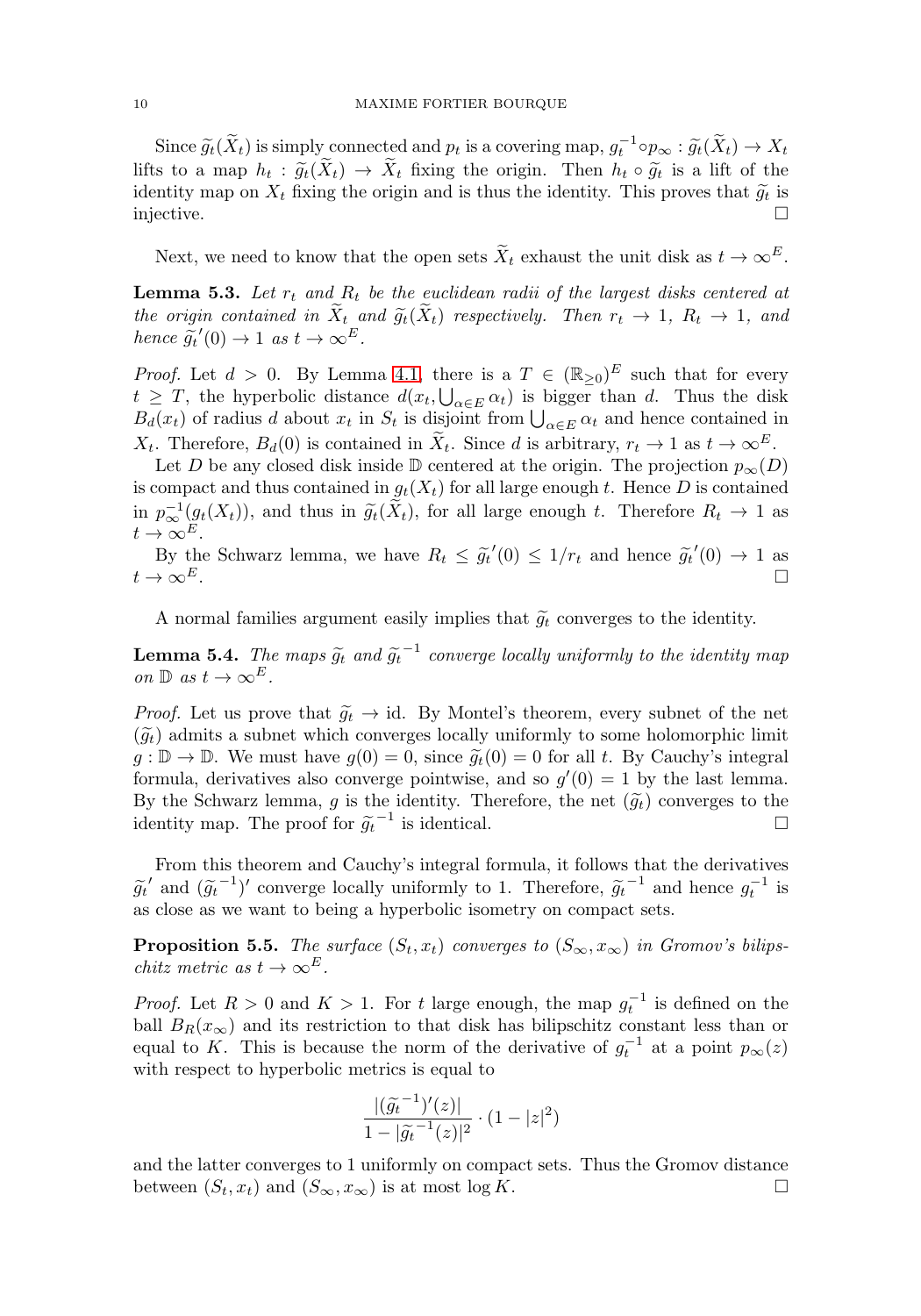**Convergence of deck groups.** For every  $t \in (\mathbb{R}_{\geq 0})^E \cup \{\infty\}$ , let  $G_t$  be the deck group for the covering map  $p_t : \mathbb{D} \to S_t$  and let

$$
\Theta_t : \pi_1(S_t, x_t) \to G_t
$$

be the isomorphism where  $\Theta_t(\beta)$  is the unique deck transformation h such that  $h(0)$  is the endpoint of the lift of the loop  $\beta$  based at 0.

Recall from Lemma [5.1](#page-8-1) that the inclusion  $i: X_t \to S_t$  is injective on fundamental groups and that  $g_t : X_t \to S_\infty$  is bijective on fundamental groups. We thus have a faithful representation

$$
\Phi_t: \pi_1(S_\infty, x_\infty) \to \operatorname{Aut}(\mathbb{D})
$$

defined by  $\Phi_t = \Theta_t \circ i_* \circ (g_t)_*^{-1}$ .

It is well known that Gromov convergence implies Chabauty convergence of deck groups. We include a proof for completeness.

<span id="page-10-0"></span>**Proposition 5.6.** The deck group  $G_t$  converges geometrically to  $G_\infty$  and the representation  $\Phi_t$  converges algebraically and geometrically to  $\Theta_{\infty}$  as  $t \to \infty^E$ .

*Proof.* Suppose we have a sequence  $(h_{t^n})_{n \in \mathbb{N}}$  with  $h_{t^n} \in G_{t^n}$  and  $t^n \to \infty^E$  which converges locally uniformly to a Möbius transformation h. Observe that  $\tilde{X}_{t^n}$  and  $h_{t^n}(\tilde{X}_{t^n})$  either coincide or are disjoint, as they are connected components of the inverse image  $p_{t_n}^{-1}(X_{t_n})$ . Let U be a neighborhood of  $h(0)$  with compact closure in D. By Lemma [5.3,](#page-9-0) U is contained in  $\widetilde{X}_{t_n}$  for all large enough n. Since  $h_{t_n}(0)$ converges to  $h(0)$ , we eventually have  $h_{t_n}(0) \in \widetilde{X}_{t_n}$  and hence  $h_{t_n}(\widetilde{X}_{t_n}) = \widetilde{X}_{t_n}$ . Then on  $X_{t^n}$  we have

$$
p_{\infty} \circ \widetilde{g_{t^n}} = g_{t^n} \circ p_{t^n} = g_{t^n} \circ p_{t^n} \circ h_{t^n} = p_{\infty} \circ \widetilde{g_{t^n}} \circ h_{t^n}.
$$

Since  $\widetilde{g_{t^n}}$  converges locally uniformly to the identity map, we get  $p_\infty = p_\infty \circ h$  in the limit and therefore h belongs to the deck group  $G_{\infty}$ .

Let  $h \in G_{\infty}$ . We have to show that some net  $(h_t)_{t \in (\mathbb{R}_{\geq 0})^E}$  with  $h_t \in G_t$  converges locally uniformly to h as  $t \to \infty^E$ . Assume that each component of t is large enough so that  $h(0) \in \widetilde{g}_t(X_t)$ . Then  $h \circ \widetilde{g}_t(X_t)$  equals  $\widetilde{g}_t(X_t)$ , since both are connected components of  $p_{\infty}^{-1}(g_t(X_t))$  and their intersection is non-empty. Therefore, the map  $m_t := \tilde{g}_t^{-1} \circ h \circ \tilde{g}_t$  is well defined on  $\widetilde{X}_t$ . We have

$$
p_t \circ m_t = p_t \circ \widetilde{g_t}^{-1} \circ h \circ \widetilde{g_t} = g_t^{-1} \circ p_{\infty} \circ h \circ \widetilde{g_t} = g_t^{-1} \circ p_{\infty} \circ \widetilde{g_t} = p_t.
$$

Since  $p_t : \mathbb{D} \to S_t$  is a regular covering map, for every  $z \in \widetilde{X_t}$  there exists a unique deck transformation  $h_t^z \in G_t$  such that  $h_t^z(z) = m_t(z)$ . The equation

$$
p_t \circ h_t^z = p_t = p_t \circ m_t
$$

together with the local injectivity of  $p_t$  implies that  $h_t^z(w) = m_t(w)$  for all w in some neighborhood of z. Therefore, the map  $z \mapsto h_t^z$  is locally constant. As  $\widetilde{X}_t$  is connected,  $h_t = h_t^z$  does not depend on  $z \in \overline{X}_t$  and we have  $h_t = m_t$  on all of  $\overline{X}_t$ . Since  $h_t = \widetilde{g_t}^{-1} \circ h \circ \widetilde{g_t}$  on  $\widetilde{X_t}$  and  $\widetilde{g_t} \to id$ , we have  $h_t \to h$  as  $t \to \infty^E$ .

We now prove that  $\Phi_t \to \Theta_\infty$  algebraically. Let  $[\beta] \in \pi_1(S_\infty, x_\infty)$ , let  $h_t =$  $\Phi_t([\beta])$ , and let  $h = \Theta_\infty([\beta])$ . Then  $h(0)$  is the endpoint of the lift  $\beta$  of  $\beta$  to  $\mathbb D$ based at 0. Suppose that all components of t are large enough so that  $\beta \subset g_t(X_t)$ . Then by definition  $h_t$  equals  $\Theta_t([g_t^{-1}(\beta)])$  and hence  $h_t(0)$  is the endpoint of the lift of  $g_t^{-1}(\beta)$  to  $\mathbb D$  based at 0. This lift is equal to  $\tilde{g}_t^{-1}(\tilde{\beta})$ , so

$$
h_t(0) = \widetilde{g_t}^{-1}(h(0)) = \widetilde{g_t}^{-1} \circ h \circ \widetilde{g_t}(0).
$$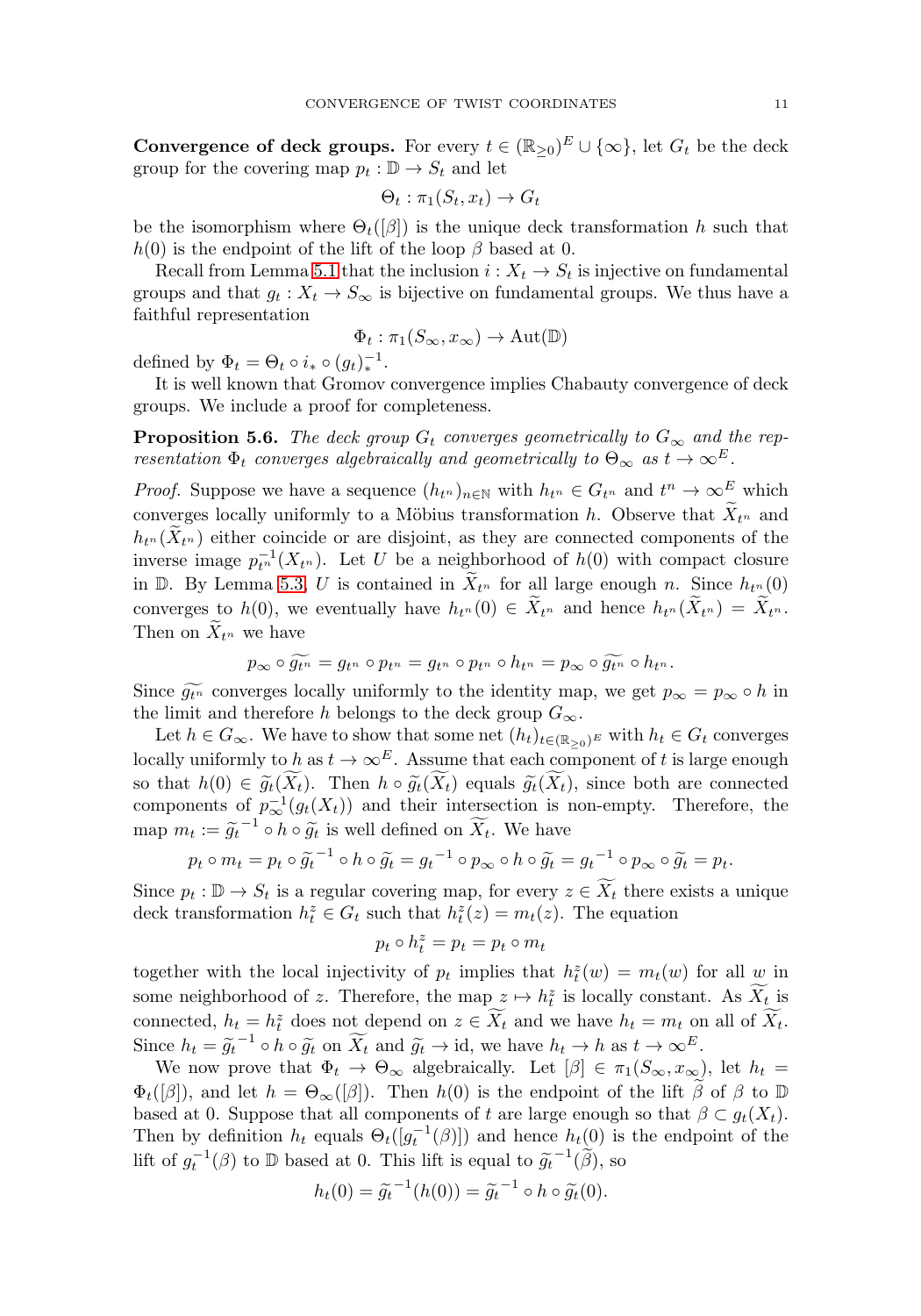As in the previous paragraph, it follows that  $h_t = \tilde{g_t}^{-1} \circ h \circ \tilde{g_t}$  on  $\widetilde{X_t}$  and thus  $h_t \to h$  as  $t \to \infty^E$ .

Since  $\Phi_t(\pi_1(S_\infty, x_\infty))$  is a subgroup of  $G_t$ , and the latter converges to  $G_\infty$ , the only possible limits of sequences  $(h_{t^n})_{n\in\mathbb{N}}$  with  $h_{t^n} \in \Phi_{t^n}(\pi_1(S_\infty, x_\infty))$  and  $t^{n} \to \infty^{E}$  are contained in  $G_{\infty}$ . By the previous paragraph, every element in  $G_{\infty}$  arises as a limit. Therefore  $\Phi_t(\pi_1(S_{\infty}, x_{\infty}))$  converges to  $\Theta_{\infty}(\pi_1(S_{\infty}, x_{\infty}))$ geometrically.  $\Box$ 

**Convergence of Fenchel-Nielsen coordinates in the thick part.** From Chabauty convergence of the deck groups, we can easily deduce that the Fenchel-Nielsen coordinates for  $S_t$  about curves that do not get pinched converge to the corresponding coordinates on  $S_{\infty}$ .

<span id="page-11-0"></span>**Proposition 5.7.** For every  $\alpha \in F \setminus E$ , we have  $\ell^{\alpha}(S_t) \to \ell^{\alpha}(S_{\infty})$  and  $\theta^{\alpha}(S_t) \to$  $\theta^{\alpha}(S_{\infty})$  as  $t \to \infty^{E}$ .

*Proof.* Fix  $\alpha \in F \setminus E$ , and choose an arc  $\gamma$  from the basepoint x to  $\beta$  in  $S \setminus E$ . For any  $t \in (\mathbb{R}_{\geq}0)^E \cup \{\infty\}$ , let  $\sigma_t$  denote the inclusion of the loop  $\sigma = \gamma * \alpha * \overline{\gamma}$ in  $S_t$ . By Proposition [5.6,](#page-10-0) the deck transformation  $h_t = \Theta_t([\sigma_t])$  converges to  $h_{\infty} = \Theta_{\infty}([\sigma_{\infty}])$  as  $t \to \infty^E$ . In particular, the translation length  $\ell^{\alpha}(S_t)$  of  $h_t$ converges to the translation length  $\ell^{\alpha}(S_{\infty})$  of h as  $t \to \infty^{E}$ .

For every  $\beta \in F \setminus E$  and every  $t \in (\mathbb{R}_{\geq 0})^E \cup \{\infty\}$ , let  $\beta_t^*$  be the closed geodesic homotopic to  $\beta$  in  $S_t$ . Recall that  $\theta^{\alpha}(\bar{S}_t)$  is defined as the normalized distance between the feet of two seams  $\eta_t^+$  and  $\eta_t^-$  modulo one-half. Each seam runs from  $\alpha_t^*$  to either another simple closed geodesic in  $S_t$  or a cusp. Let  $\sigma^{\pm}$  be a loop based at x in  $S \setminus E$  such that its inclusion  $\sigma_t^{\pm}$  in  $S_t$  is homotopic to either the geodesic or the puncture at the other end of  $\eta_t^{\pm}$ , and let  $h_t^{\pm} = \Theta_t([\sigma_t^{\pm}]).$ 

If  $h \in \text{Aut}(\mathbb{D})$  is hyperbolic, we let  $\text{axis}(h)$  be its translation axis together with endpoints. If h is parabolic, we let  $axis(h)$  be the fixed point of h on  $\partial \mathbb{D}$ . By Proposition [5.6,](#page-10-0) we have  $h_t \to h_\infty$ ,  $h_t^+ \to h_\infty^+$  and  $h_t^- \to h_\infty^-$  as  $t \to \infty^E$ . It follows that the corresponding axes also converge. Let  $\nu_t^{\pm}$  be the orthogeodesic between  $axis(h_t)$  and  $axis(h_t^{\pm})$  in  $\overline{\mathbb{D}}$ . The arc  $\nu_t^{\pm} \cap \mathbb{D}$  is a lift of  $\eta_t^{\pm}$ . Since the function which to two possibly degenerate disjoint geodesics in  $\overline{D}$  assigns their orthogeodesic is continuous, we have  $\nu_t^{\pm} \to \nu_{\infty}^{\pm}$ . In particular, the distance  $\Delta_t$  between the feet of  $\nu_t^+$  and  $\nu_t^-$  on  $\operatorname{axis}(h_t)$  converges to the distance  $\Delta_{\infty}$  between the feet of  $\nu_{\infty}^{+}$  and  $\nu_{\infty}^{-}$  on axis $(h_{\infty})$ . Modulo one-half, we have  $\theta^{\alpha}(S_t) = \Delta_t/\ell^{\alpha}(S_t)$  and  $\theta^{\alpha}(S_{\infty})=\Delta_{\infty}/\ell^{\alpha}(S_{\infty}).$  Since lengths converge, we have  $\theta^{\alpha}(S_t) \to \theta^{\alpha}(S_{\infty}).$   $\Box$ 

The Fenchel-Nielsen twist coordinate  $\tilde{\theta}^{\alpha}(S_t)$  also converges as  $t \to \infty^E$  since the quotient map  $\mathbb{R} \to \mathbb{R}/\frac{1}{2}\mathbb{Z}$  is a covering map.

Recall that our ultimate goal is to prove that the half-twists about curves in E converge. The natural coordinate system in which to measure the half-twist  $\theta^{\alpha}(S_t)$  is the annulus cover corresponding to  $\alpha_t^*$ . In that annulus, the geodesic  $\alpha_t^*$ is latitudinal and the orthogeodesics  $\eta_t^+$  and  $\eta_t^-$  are longitudinal. However, our only way to compare what happens near  $\alpha_t^*$  in  $S_t$  with what happens in  $S_{\infty}$  is via grafted cylinder coordinates. Therefore, we need to understand how distances get distorted when we change coordinates from the grafted cylinder  $C_t^{\alpha}$  to the corresponding annulus cover.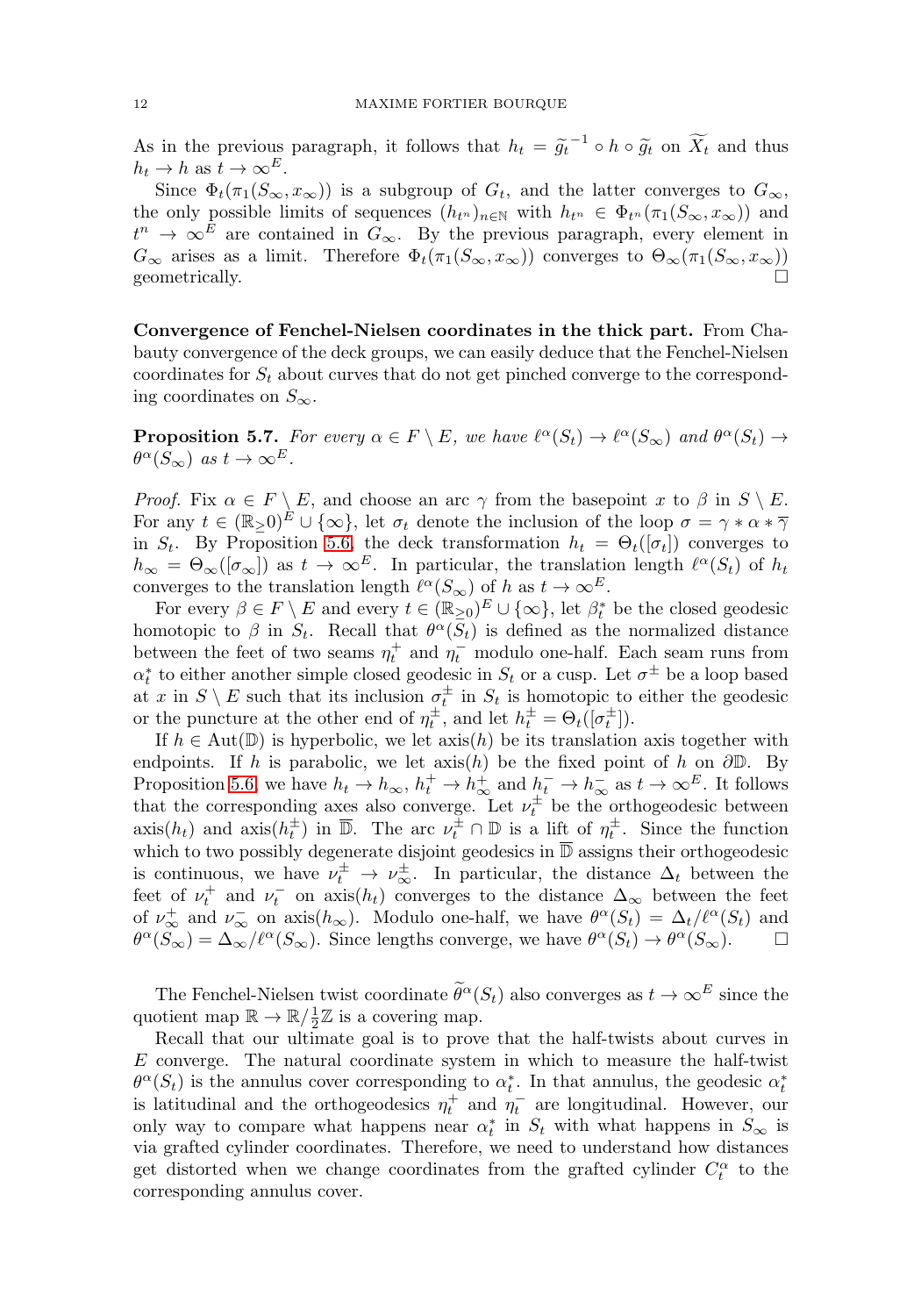### 6. A distortion theorem for cylinders

Every conformal embedding from the infinite cylinder  $\mathbb{C}/\mathbb{Z}$  to itself is an isometry for the Euclidean metric. In this section, we prove that every essential conformal embedding from a sufficiently long cylinder into  $\mathbb{C}/\mathbb{Z}$  is as close as we wish to an isometry away from the boundary. For  $b > 0$ , we write  $B(b) = \{z \in \mathbb{C} : |\text{Im } z| < b\}$ for the strip of height 2b centered on the real line.

<span id="page-12-0"></span>**Theorem 6.1.** Let  $\varepsilon > 0$ . There exists  $c > 0$  such that for every  $b > c$ , and every conformal embedding  $\varphi : B(b)/\mathbb{Z} \to \mathbb{C}/\mathbb{Z}$  with  $\varphi(0) = 0$  and  $\varphi_*(1) = 1$  on fundamental groups, the restriction of  $\varphi$  to  $B(b-c)/\mathbb{Z}$  is within  $\varepsilon$  of the identity.

The theorem and its proof are similar to Koebe's distortion theorem [\[Dur,](#page-16-4)  $\S 2.3$ ] [\[Ahl,](#page-16-3) §5.1]. In fact, one can deduce a weak version of Koebe's theorem from the above.

The first step is to make use of the non-squeezing lemma for cylinders, which plays the role of Koebe's one quarter theorem. For  $b > 0$ , let  $\mathcal{F}_b$  be the set of all conformal embeddings  $\varphi : B(b)/\mathbb{Z} \to \mathbb{C}/\mathbb{Z}$  with  $\varphi(0) = 0$  and  $\varphi_*(1) = 1$  on fundamental groups.

**Lemma 6.2.** Let  $b > 2$  and  $\varphi \in \mathcal{F}_b$ . For every straight cylinder T of modulus 1 contained in  $B(b-2)/\mathbb{Z}$ , the image  $\varphi(T)$  is contained in a straight cylinder of modulus at most 2.

*Proof.* The image  $\varphi(B(b)/\mathbb{Z})$  is an essential subcylinder of  $\mathbb{C}/\mathbb{Z}$  of modulus 2b. By Lemma [4.4,](#page-6-0)  $\varphi(B(b)/\mathbb{Z})$  contains a straight cylinder C of modulus  $2b-1$ , and the inverse image  $\varphi^{-1}(C)$  contains a straight cylinder of modulus  $2b-2$ . In particular,  $\varphi^{-1}(C)$  contains  $B(b-2)/\mathbb{Z}$ . Therefore  $\varphi(B(b-2)/\mathbb{Z})$  is contained in the straight cylinder C of finite modulus which is itself contained in  $\varphi(B(b)/\mathbb{Z})$ .

Let T be a straight cylinder of modulus 1 contained in  $B(b-2)/\mathbb{Z}$ , and let U be the smallest straight cylinder containing  $\varphi(T)$ . By the above discussion, the modulus M of U is finite and  $\varphi^{-1}$  is defined on U. Suppose  $M > 2$  and let  $\varepsilon := (M-2)/2$ . Then  $\varphi^{-1}(U)$  is an essential cylinder in  $\mathbb{C}/\mathbb{Z}$  of modulus  $M > 2 + \varepsilon$ . The largest straight cylinder V that  $\varphi^{-1}(U)$  contains has modulus at least  $1 + \varepsilon$  by the Lemma [4.4.](#page-6-0) As T is a straight cylinder in  $\varphi^{-1}(U)$ , V contains T. Since mod  $V > \text{mod } T$ , the cylinder V forms an open neighborhood of one of the two boundary components of T. Now, U contains  $\varphi(V)$  and is thus an open neighborhood of one boundary component of  $\varphi(T)$ . This shows that U is not minimal, a contradiction. Therefore U has modulus at most 2.  $\Box$ 

Each  $\varphi \in \mathcal{F}_b$  lifts to a unique conformal embedding  $f : B(b) \to \mathbb{C}$  with  $f(0) = 0$ and  $f(z+1)-f(z) = 1$ . Conversely, any Z-equivariant univalent map  $f : B(b) \to \mathbb{C}$ fixing the origin descends to an element in  $\mathcal{F}_b$  under the projection map  $p : \mathbb{C} \to$  $\mathbb{C}/\mathbb{Z}$ . Let  $\widetilde{\mathcal{F}}_b$  denote the set of such maps f. It will be more convenient to do calculations with  $\mathcal{F}_b$ .

**Lemma 6.3.** Let  $b > 2$ ,  $f \in \mathcal{F}_b$ , and let Q be an open unit square in  $B(b-2)$ whose edges are parallel to the coordinate axes. Then the area of  $f(Q)$  is at most 2.

*Proof.* Let  $\varphi : B(b)/\mathbb{Z} \to \mathbb{C}/\mathbb{Z}$  be the unique map such that  $p \circ f = \varphi \circ p$ . The image  $p(Q)$  is included in a straight cylinder T of modulus 1 contained in  $B(b-2)/\mathbb{Z}$ . By the previous lemma,  $\varphi(T)$  is contained in a straight cylinder of modulus, and hence area, at most 2. Therefore  $\varphi(p(Q))$  has area at most 2. We have  $\varphi(p(Q)) = p(f(Q))$ .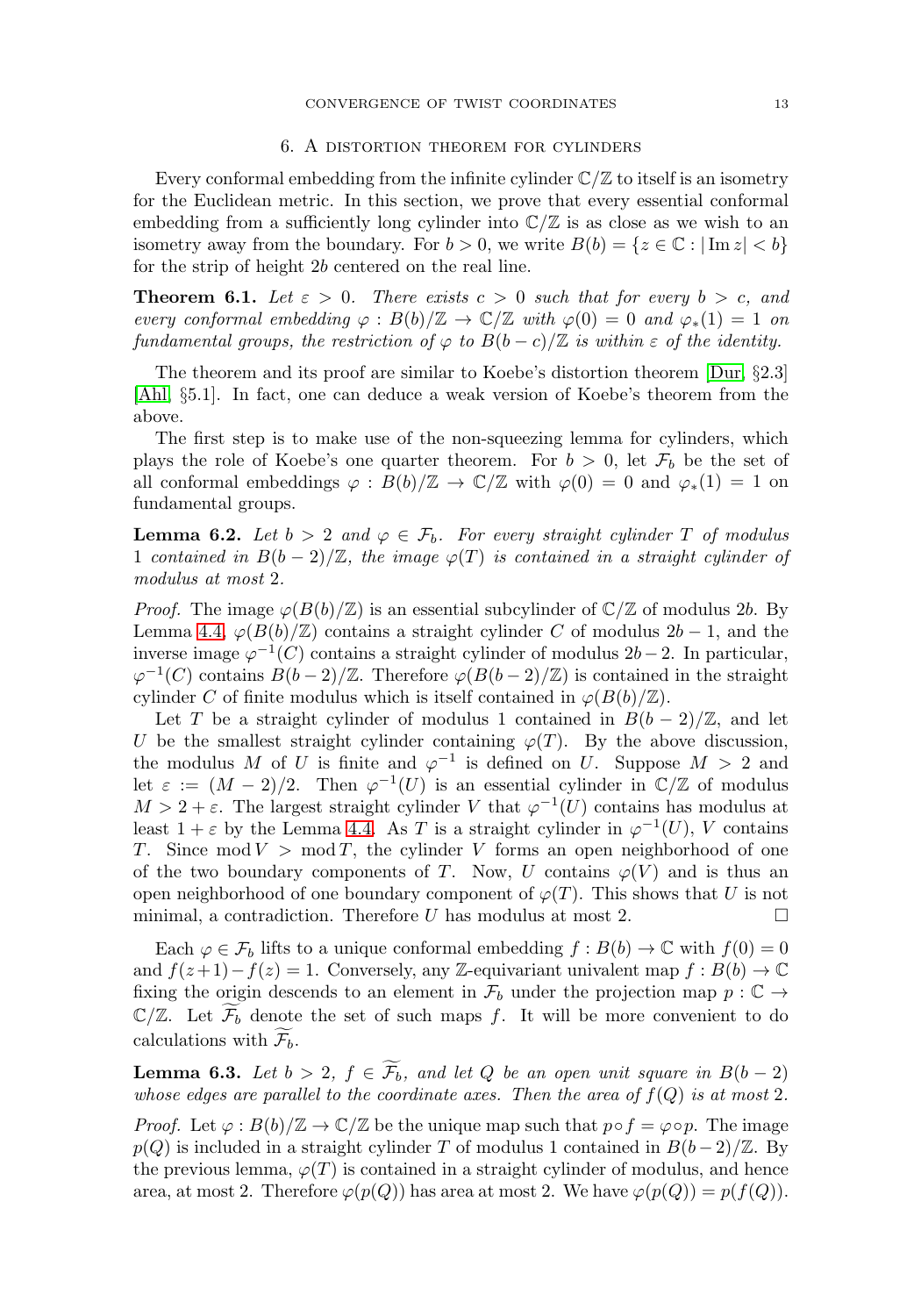Since  $p(Q)$  is simply connected and  $\varphi$  is an embedding,  $\varphi(p(Q))$  is also simply connected. It follows that  $p : f(Q) \to \varphi(p(Q))$  is injective. Since p is a local isometry, the area of  $f(Q)$  is bounded by 2.

For the rest of this section, suppose that  $b > 3$  and  $f \in \widetilde{\mathcal{F}}_b$ . We let  $C_1 = \sqrt{8/\pi}$ ,  $C_2 = 8\pi e^{5\pi} (C_1 + 1)$  and write  $z = x + iy$  and  $w = u + iv$  throughout.

<span id="page-13-0"></span>**Lemma 6.4.** The inequality  $|f'(z)| \leq C_1$  holds for every  $z \in B(b-5/2)$ .

*Proof.* Let  $z \in B(b-5/2)$ . Since  $|f'|^2$  is subharmonic, we have

$$
|f'(z)|^2 \le \frac{4}{\pi} \int_D |f'(u+iv)|^2 \mathrm{d}u \mathrm{d}v,
$$

where  $D$  is the disk of radius one-half about  $z$ . Alternatively, this follows from Cauchy's formula. If  $Q$  is the open unit square centered at  $z$ , we get

$$
|f'(z)|^2 \le \frac{4}{\pi} \int_Q |f'(u+iv)|^2 du dv = \frac{4}{\pi} \int_{f(Q)} 1 du dv \le \frac{8}{\pi}.
$$

By integration we easily obtain the following bound.

<span id="page-13-1"></span>**Corollary 6.5.** The inequality  $|f(z)| \leq C_1 |z|$  holds for every  $z \in B(b-5/2)$ .

The main trick appears in the next lemma. We apply Cauchy's residue theorem to a well-chosen function and get a good bound on  $f''$ .

<span id="page-13-2"></span>**Lemma 6.6.** The inequality

$$
|f''(z)| \le C_2 \, e^{2\pi(|y|-b)}
$$

holds for every  $z \in B(b-3)$ .

*Proof.* As f'' is Z-periodic, it suffices to prove the inequality for  $|x| < 1/2$ . Fix  $z = x + iy \in B(b-3)$  with  $|x| < 1/2$  and let

$$
R = \{ w \in \mathbb{C} : |\operatorname{Re} w - x| < 1/2, |\operatorname{Im} w| < b - 5/2 \}.
$$

The function

$$
w \mapsto \frac{f'(w)}{\sin^2(\pi(w-z))}
$$

is holomorphic in  $R \setminus \{z\}$  and has residue  $f''(z)/\pi^2$  at z.

By Cauchy's residue theorem, we have

$$
f''(z) = \frac{\pi}{2i} \oint_{\partial R} \frac{f'(w)}{\sin^2(\pi(w-z))} \mathrm{d}w.
$$

Moreover, since the integrand is Z-periodic, the two vertical sides of the integral cancel out and we are left with

$$
f''(z) = \frac{\pi}{2i} \int_{x-1/2}^{x+1/2} \left[ \frac{f'(u+ih)}{\sin^2(\pi(u+ih-z))} + \frac{f'(u-ih)}{\sin^2(\pi(u-ih-z))} \right] du,
$$

where  $h = b - 5/2$ .

For  $\zeta = s + it$  with  $|t| > \log 2$ , we have

$$
|\sin\zeta| = \left|\frac{e^{i\zeta} - e^{-i\zeta}}{2i}\right| \ge \frac{e^{|t|} - e^{-|t|}}{2},
$$

so that

$$
|\sin \zeta|^2 \ge \frac{e^{2|t|} + e^{-2|t|} - 2}{4} \ge \frac{e^{2|t|} - 2}{4} \ge \frac{e^{2|t|}}{8}.
$$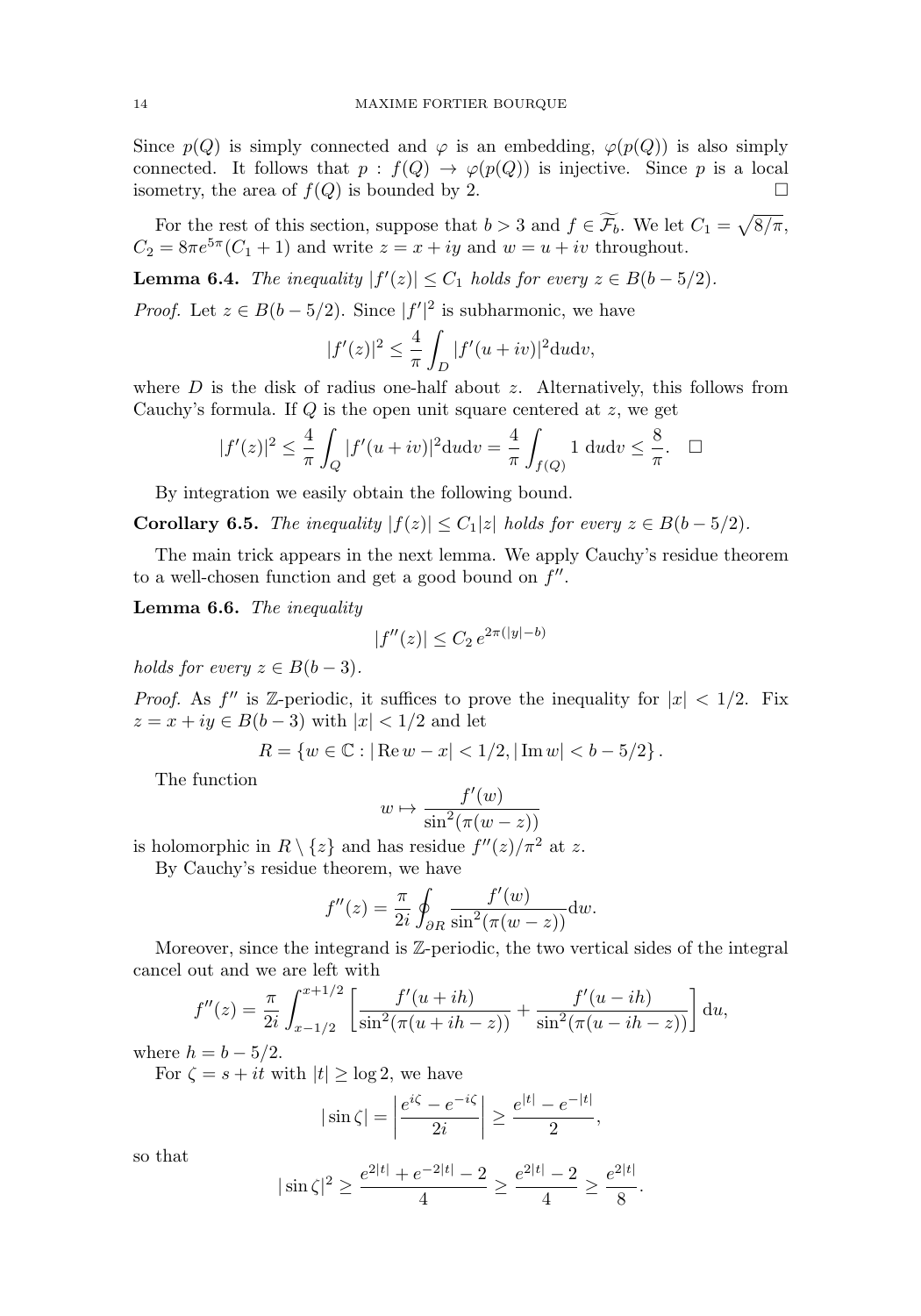It follows that

$$
|\sin^2(\pi(u \pm ih - z))| = |\sin^2(\pi(u - x - i(y \mp h))| \ge \frac{e^{2\pi(h - |y|)}}{8}.
$$

Using this inequality and the bound  $|f'| \leq C_1$  from Lemma [6.4](#page-13-0) in the above integral yields

$$
|f''(z)| \le \frac{8\pi C_1}{e^{2\pi(h-|y|)}} = 8\pi e^{5\pi} C_1 e^{2\pi(|y|-b)} \le C_2 e^{2\pi(|y|-b)}.
$$

The same trick can be applied to get a good bound on  $f'$  on the real line, better than the one from Lemma [6.4.](#page-13-0)

<span id="page-14-0"></span>**Lemma 6.7.** The inequality

$$
|f'(x) - 1| \le C_2 (b+1)e^{-2\pi b}
$$

holds for all  $x \in \mathbb{R}$ .

*Proof.* It suffices to prove the inequality on the interval  $\left[-\frac{1}{2},\frac{1}{2}\right]$  as  $f'$  is Z-periodic. Fix  $x \in \left[-\frac{1}{2}, \frac{1}{2}\right]$  and let  $R = \{w \in \mathbb{C} : |\text{Re } w - x| < \frac{1}{2}, |\lim_{w \to \infty} w| < b\}$ . Since  $f(w) - w$ has period 1, we have

$$
f'(x) - 1 = \frac{\pi}{2i} \oint_{\partial R} \frac{f(w) - w}{\sin^2(\pi(w - x))} dw
$$
  
= 
$$
\frac{\pi}{2i} \int_{x - \frac{1}{2}}^{x + \frac{1}{2}} \left[ \frac{f(u + ib) - (u + ib)}{\sin^2(\pi(u + ib - x))} + \frac{f(u - ib) - (u - ib)}{\sin^2(\pi(u - ib - x))} \right] du
$$

as in the previous lemma. By Corollary [6.5,](#page-13-1) we have

$$
|f(u \pm ib)| \le C_1|u \pm ib| \le C_1(b+1)
$$

and thus

$$
|f(u \pm ib) - (u \pm ib)| \le (C_1 + 1)(b + 1).
$$

Combining this with the lower bound  $|\sin(\pi(u \pm ib - x))|^2 \ge e^{2\pi b}/8$  in the integral yields

$$
|f'(x) - 1| \le 8\pi (C_1 + 1)(b+1)e^{-2\pi b} \le C_2(b+1)e^{-2\pi b}.
$$

A line integral combined with the previous two lemmas yields the bound we need for the difference between  $f$  and the identity.

<span id="page-14-1"></span>**Lemma 6.8.** The inequality

$$
|f(z) - z| \le C_2 \frac{e^{2\pi|y|} + (b+1)^2}{e^{2\pi b}}
$$

holds for all  $z \in B(b-3)$ .

*Proof.* By periodicity, we can again assume that  $x \in \left[-\frac{1}{2}, \frac{1}{2}\right]$ , where  $z = x + iy$ . Then

$$
f(z) - z = \int_0^x (f'(s) - 1)ds + \int_x^z (f'(\zeta) - 1)d\zeta
$$
  
= 
$$
\int_0^x (f'(s) - 1)ds + \int_x^z \left( \int_x^{\zeta} f''(w)dw + f'(x) - 1 \right) d\zeta
$$
  
= 
$$
\int_0^x (f'(s) - 1)ds + iy(f'(x) - 1) + \int_x^z \int_x^{\zeta} f''(w)dw d\zeta,
$$

where the integral paths are taken to be straight line segments.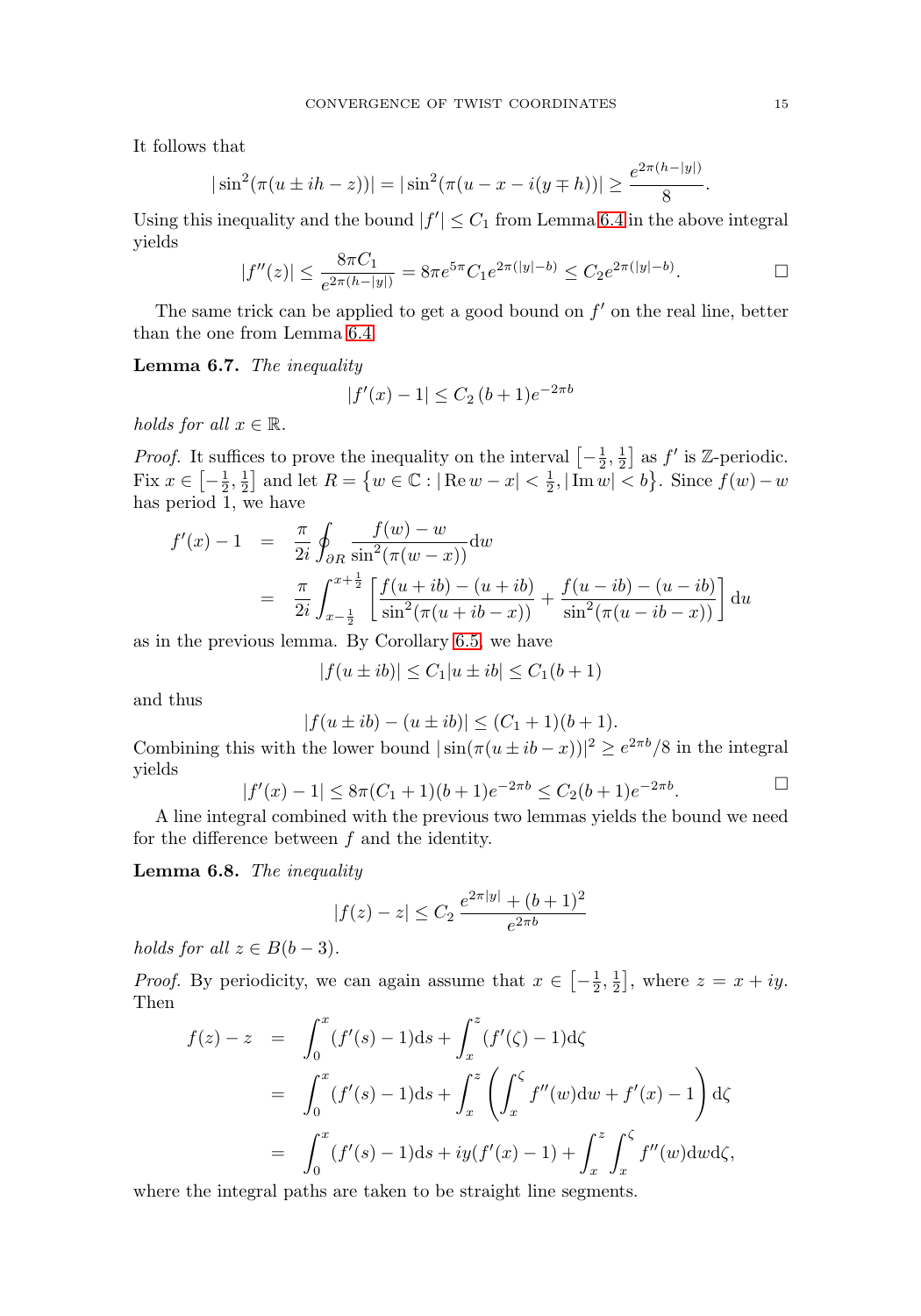By Lemma [6.7](#page-14-0) we have

$$
\left| \int_0^x (f'(s) - 1) \mathrm{d} s + iy(f'(x) - 1) \right| \leq (|x| + |y|) \max_{s \in \mathbb{R}} |f'(s) - 1|
$$
  

$$
\leq C_2 (b+1)^2 e^{-2\pi b},
$$

and by Lemma [6.6](#page-13-2) we obtain

$$
\left| \int_x^z \int_x^{\zeta} f''(w) \, dw \, d\zeta \right| \leq \int_0^y \int_0^t |f''(x+iv)| \, dv \, dt
$$
  

$$
\leq C_2 e^{-2\pi b} \int_0^y \int_0^t e^{2\pi |v|} \, dv \, dt
$$
  

$$
\leq C_2 e^{2\pi (|y|-b)}.
$$

Adding these two yields the result. -

The upper bound in Lemma [6.8](#page-14-1) goes to zero as  $b-|y|$  goes to infinity. Therefore, if c is chosen large enough,  $|f(z) - z|$  is as small as we wish where  $b - |y| > c$ , that is, on  $B(b-c)$ . Also, since the projection map  $p : \mathbb{C} \to \mathbb{C}/\mathbb{Z}$  is a local isometry, it does not increase distances and the result holds for the class  $\mathcal{F}_b$  as well. This completes the proof of Theorem [6.1.](#page-12-0)

### 7. Convergence of twist coordinates in the thin part

Fix some curve  $\alpha \in E$ . We denote by  $\eta_t^+$  and  $\eta_t^-$  the seams orthogonal to  $\alpha_t^*$ used to measure the half-twist  $\theta^{\alpha}(S_t)$ , and by  $\eta^+$  and  $\eta^-$  the corresponding seams in  $S_{\infty}$ . The geometric convergence  $S_t \to S_{\infty}$  implies that  $\eta_t^{\pm} \to \eta^{\pm}$  on compact sets.

<span id="page-15-0"></span>**Lemma 7.1.** Let  $K \subset S_{\infty}$  be compact. Then  $g_t(\eta_t^{\pm} \cap g_t^{-1}(K)) \to \eta^{\pm} \cap K$  as  $t\to\infty^E$ .

*Proof.* Let  $L \subset \mathbb{D}$  be a compact set such that  $K \subset p_{\infty}(L)$ . As in the proof of Proposition [5.7,](#page-11-0) there are lifts  $\nu_t^{\pm}$  of  $\eta_t^{\pm}$  and  $\nu^{\pm}$  of  $\eta_{\pm}^{\pm}$  such that  $\nu_t^{\pm} \to \nu^{\pm}$  as  $t \to \infty^E$ . Moreover, by Lemma [5.4,](#page-9-1) the maps  $\widetilde{g}_t$  and  $\widetilde{g}_t^{-1}$  converge to the identity on compact sets. Therefore, we have  $\widetilde{g}_t(\nu_t^{\pm} \cap \widetilde{g}_t^{-1}(L)) \to \nu^{\pm} \cap L$  as  $t \to \infty^E$ . The result follows by projecting everything down to  $S_{\infty}$ .

We can now conclude with the proof of our main result, which is that  $\theta^{\alpha}(S_t)$ converges to  $\theta_{\infty}^+ - \theta_{\infty}^-$  as  $t \to \infty^E$ .

*Proof of Theorem* [3.2](#page-3-1). Let  $\varepsilon > 0$ . We choose a buffer region  $B^- = \mathbb{S}^1 \times [0, c]$  inside the grafted cylinder  $C^- = \mathbb{S}^1 \times [0, +\infty)$  in  $S^{\infty}$ , and similarly  $B^+ = \mathbb{S}^1 \times [-c, 0]$ in  $C^+ = \mathbb{S}^1 \times (-\infty, 0]$ , where  $c > 0$  is such that the following two things hold. First, we want that the angle coordinate  $\theta^{\pm}(s)$  of  $\eta^{\pm}(s)$  is within  $\varepsilon$  of its limiting value  $\theta_{\infty}^{\pm}$  whenever  $\eta^{\pm}(s)$  is past  $B^{\pm}$  into the cusp. This is possible by Lemma [3.1.](#page-2-0) Let  $B_t^{\pm} = g_t^{-1}(B^{\pm})$  be the top and bottom parts of  $C_t^{\alpha}$  of height c each. Let  $\psi_t : A_t \to S_t$  be the covering annulus corresponding to the curve  $\alpha_t$ . There is a conformal embedding  $s_t: C_t^{\alpha} \to A_t$  such that  $\psi_t \circ s_t$  is the inclusion map  $C_t^{\alpha} \hookrightarrow S_t$ . We use the euclidean metric on  $A_t$  instead of the hyperbolic metric, normalized so that  $A_t$  has circumference 1 like  $C_t^{\alpha}$ . Then we can think of  $A_t$  as a subset of  $\mathbb{C}/\mathbb{Z}$ . By Theorem [6.1,](#page-12-0) we can choose c such that the restriction of  $s_t$  to  $C_t^{\alpha} \setminus B_t^+ \cup B_t^$ is  $\varepsilon$  close to an isometry.

 $\Box$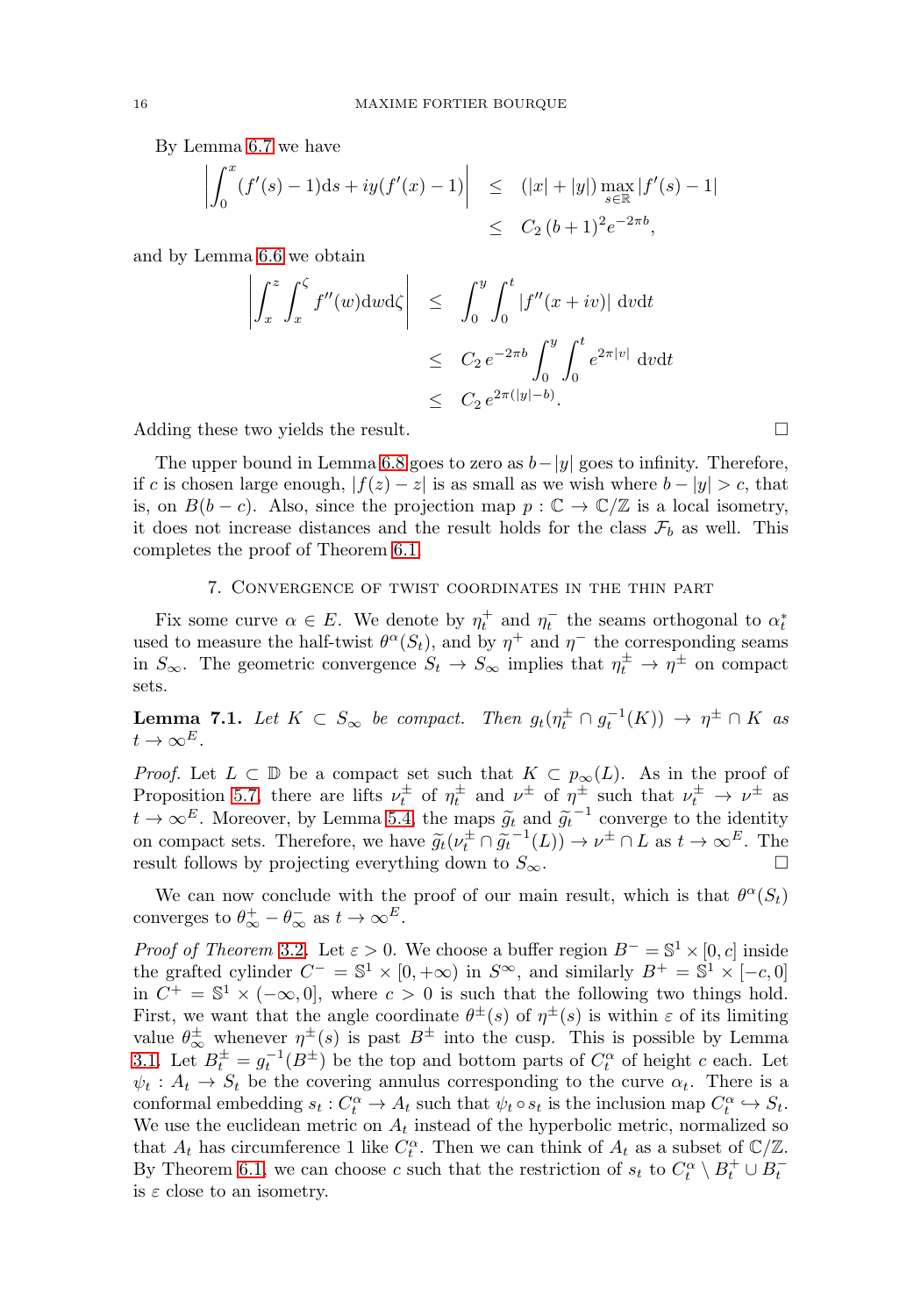

FIGURE 4. The covering annulus  $A_t \to S_t$  corresponding to  $\alpha_t$ .

By Lemma [4.3](#page-5-0) and Lemma [4.4,](#page-6-0) there exists some T such that if  $t > T$ , then the geodesic  $\alpha_t^*$  is between  $B_t^-$  and  $B_t^+$ . Let  $b_t^{\pm}$  be the last point of intersection of  $\eta_t^{\pm}$ with  $B_t^{\pm}$ , and let  $b^{\pm}$  be the last point of intersection of  $\eta^{\pm}$  with  $B^{\pm}$ . By Lemma [7.1,](#page-15-0) we have  $g_t(b_t^{\pm}) \to b^{\pm}$  as  $t \to \infty^E$ . Thus we can choose T large enough so that if  $t \geq T$ , the distance between  $g_t(b_t^{\pm})$  and  $b^{\pm}$  is at most  $\varepsilon$ .

We can now show that if  $t \geq T$ , then  $\theta^{\alpha}(S_t)$  is within 6 $\varepsilon$  of  $\theta^+_{\infty} - \theta^-_{\infty}$ . Let  $z_t^{\pm}$ denote the feet of  $\eta_t^{\pm}$  on  $\alpha_t^*$ . The half-twist  $\theta^{\alpha}(S_t)$  is equal to the angular distance from  $s_t(z_t^+)$  to  $s_t(z_t^+)$  in  $A_t$ . In turn, this is also equal to the angular distance from  $s_t(b_t^{-})$  to  $s_t(b_t^{+})$  since the seams  $s_t(\eta_t^{-})$  and  $s_t(\eta_t^{+})$  are longitudinal in  $A_t$ . As  $b_t^{\pm}$  is on the boundary of  $C_t^{\alpha} \setminus B_t^+ \cup B_t^-$  on which  $s_t$  is  $\varepsilon$ -close to an isometry, the latter distance differs by at most  $2\varepsilon$  from the angular distance from  $b_t^-$  to  $b_t^+$  in  $C_t^{\alpha}$ . The angular coordinate of  $b_t^{\pm}$  in  $C_t^{\alpha}$  is equal to the angular coordinate of  $g_t(b_t^{\pm})$  in  $C^{\pm}$ , and the latter differs from the angular coordinate of  $b^{\pm}$  by at most  $\varepsilon$ . Thus  $\theta_t^{\alpha}$  is within 4 $\varepsilon$  of the angular distance from  $b^-$  to  $b^+$ . Finally, recall that the angular coordinate of  $\eta^{\pm}$  does not change by more than  $\varepsilon$  past the point  $b^{\pm}$ , so that the difference  $\theta_{\infty}^{+} - \theta_{\infty}^{-}$  between the limiting angular coordinates of  $\eta^{+}$  and  $\eta^{-}$  is at most  $6\varepsilon$  away from  $\theta^{\alpha}(S_t)$ .

This also proves Theorem [1.2,](#page-1-0) as we observed in Section 2.

### Acknowledgements

The author thanks Jeremy Kahn for suggesting this problem and an outline of its solution. Thanks to Joe Adams and Chandrika Sadanand for listening to some parts of the proof, and to Paul Carter for reading an early draft.

#### **REFERENCES**

- <span id="page-16-3"></span>[Ahl] Lars V. Ahlfors, Conformal invariants, AMS Chelsea Publishing, Providence, RI, 2010. Topics in geometric function theory; Reprint of the 1973 original; With a foreword by Peter Duren, F. W. Gehring and Brad Osgood. M[R2730573 \(2011m:30001\)](http://www.ams.org/mathscinet-getitem?mr=2730573)
- <span id="page-16-2"></span>[DH] Adrien Douady and John H. Hubbard, A proof of Thurston's topological characterization of rational functions, Acta Math. **171** (1993), no. 2, 263–297, DOI 10.1007/BF02392534. M[R1251582 \(94j:58143\)](http://www.ams.org/mathscinet-getitem?mr=1251582)
- <span id="page-16-0"></span>[Dum] David Dumas, Complex projective structures, Handbook of Teichmüller theory. Vol. II, IRMA Lect. Math. Theor. Phys., vol. 13, Eur. Math. Soc., Zürich, 2009, pp. 455–508, DOI 10.4171/055-1/13. M[R2497780 \(2010j:32043\)](http://www.ams.org/mathscinet-getitem?mr=2497780)
- <span id="page-16-4"></span>[Dur] Peter L. Duren, Univalent functions, Grundlehren der Mathematischen Wissenschaften [Fundamental Principles of Mathematical Sciences], vol. 259, Springer-Verlag, New York, 1983. M[R708494 \(85j:30034\)](http://www.ams.org/mathscinet-getitem?mr=708494)
- <span id="page-16-1"></span>[Hen] Sebastian W. Hensel, *Iterated grafting and holonomy lifts of Teichmüller space*, Geom. Dedicata **155** (2011), 31–67, DOI 10.1007/s10711-011-9577-0. M[R2863893](http://www.ams.org/mathscinet-getitem?mr=2863893)